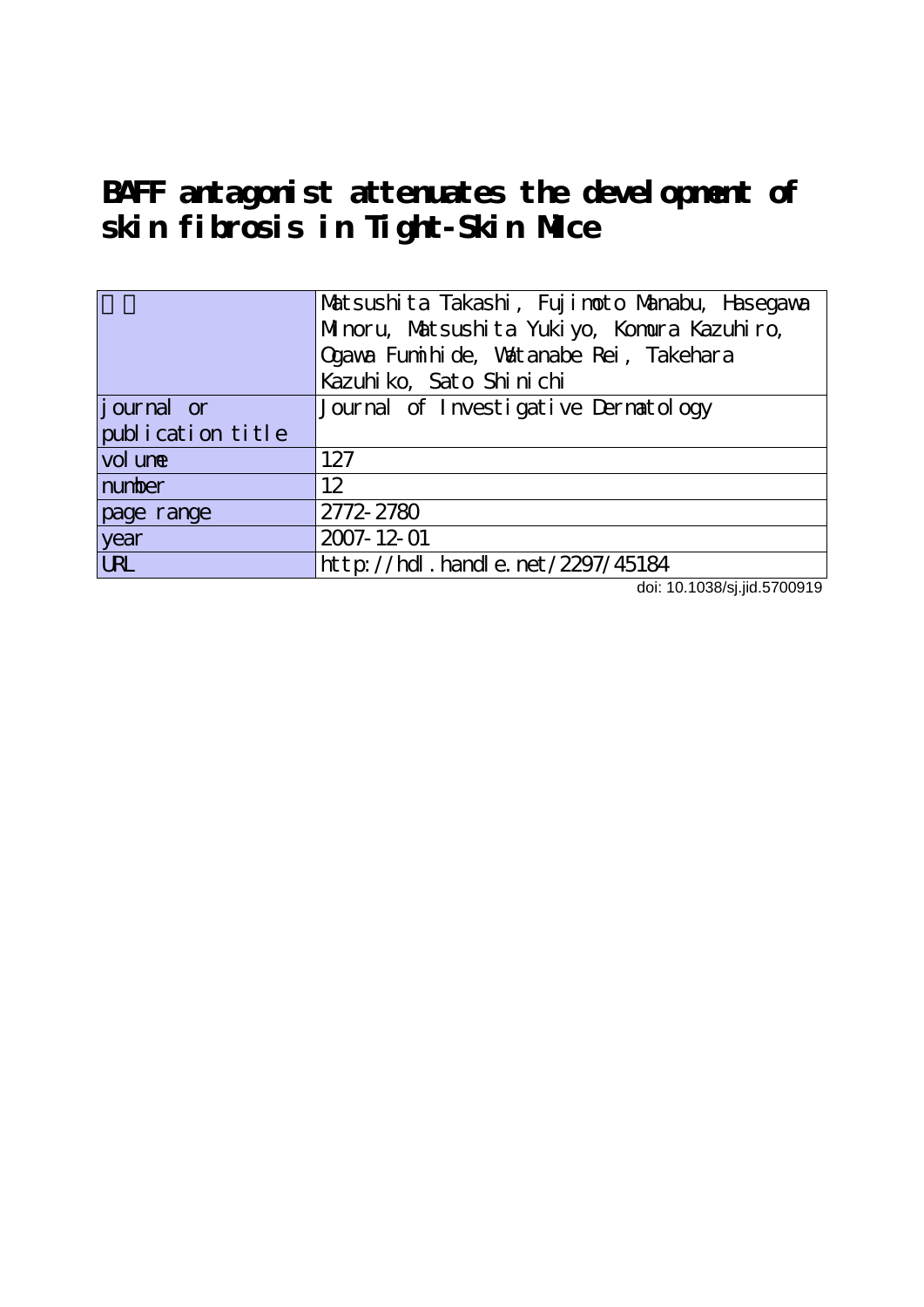# **BAFF antagonist attenuates the development of skin fibrosis in Tight-Skin Mice**

Takashi Matsushita<sup>1</sup>, Manabu Fujimoto<sup>1</sup>, Minoru Hasegawa<sup>1</sup>, Yukiyo Matsushita<sup>1</sup>,

Kazuhiro Komura<sup>1</sup>, Fumihide Ogawa<sup>2</sup>, Rei Watanabe<sup>3</sup>, Kazuhiko Takehara<sup>1</sup>,

and Shinichi Sato2

<sup>1</sup>Department of Dermatology, Kanazawa University Graduate School of Medical Science, Kanazawa 920-8641, Japan, <sup>2</sup>Department of Dermatology, Nagasaki University Graduate School of Biomedical Science, Nagasaki 852-8501, Japan, and <sup>3</sup>Department of Dermatology, Faculty of Medicine, University of Tokyo, Tokyo 113-8655, Japan

This work was supported by Grants-in-Aid from the Ministry of Education, Science, and Culture of Japan and from the Ministry of Health and Welfare of Japan.

**Short title:** BAFF in tight-skin mice

**Address correspondence and reprint requests to** Manabu Fujimoto, MD, Department of Dermatology, Kanazawa University Graduate School of Medical Science,

13-1 Takaramachi, Kanazawa, Ishikawa 920-8641, Japan.

Phone: 81-76-265-2343 Fax: 81-76-234-4270

E-mail: [fujimoto-m@umin.ac.jp](mailto:fujimoto-m@umin.ac.jp)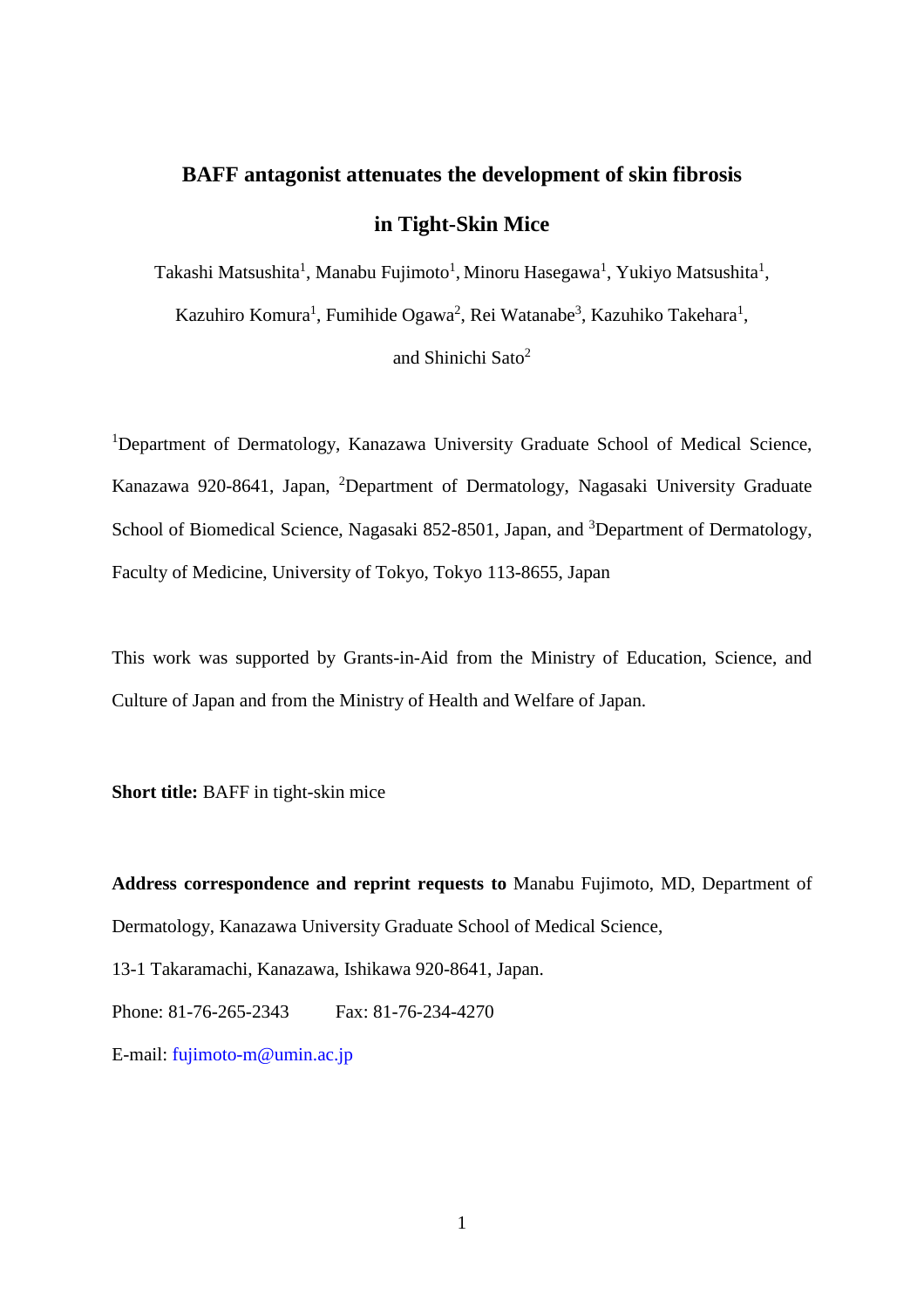## **Abstract**

The tight-skin (TSK/+) mouse, a genetic model for systemic sclerosis (SSc), develops cutaneous fibrosis and autoimmunity. Although immunological abnormalities have been demonstrated in TSK/+ mice, the roles of B cell activating factor belonging to the tumor necrosis factor family (BAFF), a potent B cell survival factor, have not been investigated. Serum BAFF levels in TSK/+ mice were examined by ELISA. Newborn TSK/+ mice were treated with BAFF antagonist, and then, skin fibrosis of 8-week-old mice was assessed. Serum BAFF levels were significantly elevated in TSK/+ mice. Remarkably, BAFF antagonist inhibited the development of skin fibrosis, hyper-γ-globulinemia, and the autoantibody production in TSK/+ mice. The skin from TSK/+ mice showed up-regulated expressions of fibrogenic cytokines, such as IL-6 and IL-10, while BAFF antagonist significantly suppressed them. Reciprocally, BAFF antagonist augmented anti-fibrogenic cytokines, such as IFN-γ, in the skin of TSK/+ mice. Furthermore, TSK/+ B cells with BAFF stimulation had a significantly enhanced ability to produce IL-6. The results suggest that BAFF/BAFF receptor system is critical for the development of skin fibrosis in TSK/+ mice. The results suggest that BAFF significantly contributes to the development of skin fibrosis and could be a potent therapeutical target.

**Key words:** Scleroderma, Tight-skin mouse, B cell, BAFF, Cytokine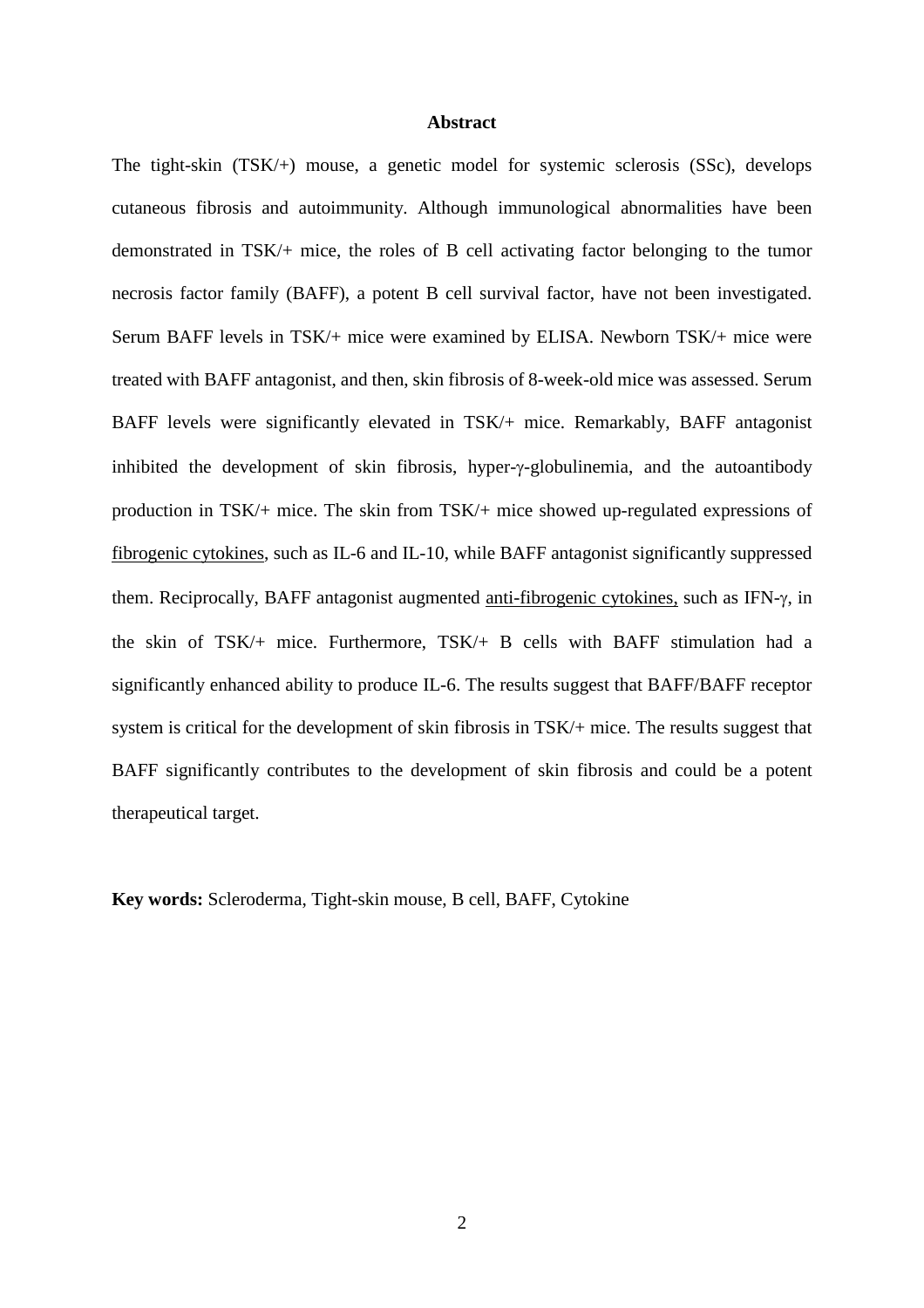## **Introduction**

B cell activating factor belonging to the tumor necrosis factor family (BAFF), also known as BLyS, TALL-1, and THANK, is a tumor necrosis factor (TNF) superfamily member (TNFSF13B) best known for its role in the survival and maturation of B cells (Mackay and Browning, 2002). BAFF is produced by several cell types, including monocytes, macrophages, neutrophils, dendritic cells, and T lymphocytes (Schneider *et al.*, 1999), and is a ligand for at least three TNF receptor superfamily (TNFRSF) members: B-cell maturation antigen (BCMA/TNFRSF17), transmembrane activator and calcium-modulator and cyclophilin ligand interactor (TACI/TNFRSF13B), and BAFF receptor (BAFF-R/BR3/TNFRSF13C) (Gross *et al.*, 2000; Thompson *et al.*, 2001). All three receptors are primarily expressed by B cells (Mackay and Browning, 2002). Among them, BAFF-R plays the central role in the BAFF system (Thompson *et al.*, 2001). BAFF/BAFF receptor family appears to span nearly all stages of B-lineage differentiation, ranging from the development, selection, and homeostasis of naive primary B cells to the maintenance of long-lived bone marrow plasma cells (O'Connor *et al.*, 2004). BAFF also exhibits a strong costimulatory function for B cell activation in vitro (Moore *et al.*, 1999; Schneider *et al.*, 1999). Furthermore, excess BAFF rescues self-reactive B cells from anergy, which may play a crucial role of autoimmune induction and development (Thien *et al.*, 2004). Mice overexpressing BAFF exhibit elevated B cell numbers in spleen and lymph node and characteristics of autoimmune diseases, including spontaneous autoantibody production, immunoglobulin (Ig) deposits in the kidneys, and glomerulonephritis (Batten *et al.*, 2000; Khare *et al.*, 2000; Mackay *et al.*, 1999). Thereby, mice overexpressing BAFF appear to show autoimmune phenotype similar to patients with systemic lupus erythematosus (SLE). Similarly, BAFF is overexpressed in murine models of SLE, such as NZB/NZW F1 mice (Gross *et al.*, 2000), which carry a polymorphism in the Blys gene (Jiang *et al.*, 2001). Furthermore, inhibition of BAFF by soluble decoy receptor is successful in treating a murine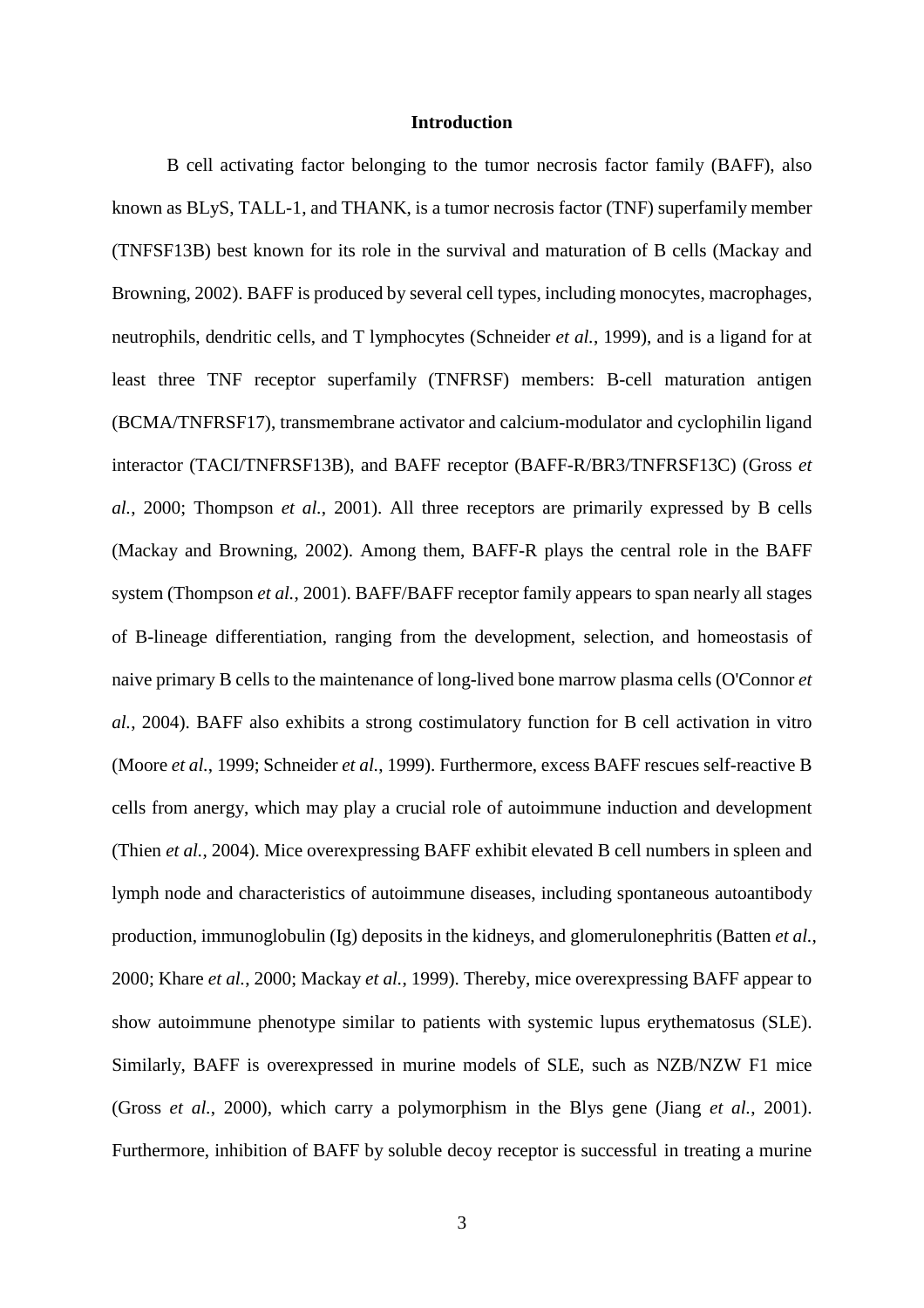model of SLE in which serum BAFF levels were elevated (Gross *et al.*, 2000; Kayagaki *et al.*, 2002; Ramanujam *et al.*, 2006). In humans, previous reports have shown elevated serum BAFF levels in patients with SLE, rheumatoid arthritis (RA), and Sjögren's syndrome (Cheema *et al.*, 2001; Groom *et al.*, 2002; Stohl *et al.*, 2003; Zhang *et al.*, 2001).

Systemic sclerosis (SSc, scleroderma) is a connective tissue disease characterized by excessive extracellular matrix deposition in the skin and visceral organs (LeRoy *et al.*, 1988). Although the molecular basis for SSc pathogenesis is unknown, hyper-γ-globulinemia, polyclonal and memory B cell hyperactivity, and altered B cell homeostasis are found in SSc patients (Famularo *et al.*, 1989; Fleischmajer *et al.*, 1977; Sato *et al.*, 2004), with B cell-associated transcripts upregulated in lesional skin (Whitfield *et al.*, 2003). Disease-specific autoantibodies reactive with DNA topoisomerase I, RNA polymerases, and fibrillin-1 further suggests that activated B cells contribute to disease pathogenesis (Kuwana *et al.*, 1993; Steen *et al.*, 1988; Tan *et al.*, 1999). Furthermore, anti-fibrillin-1 autoantibodies could have pathogenic role in SSc via fibroblast activation (Zhou *et al.*, 2005). Recently, we have shown elevated serum levels of BAFF in SSc patients. Serum BAFF levels were associated with skin fibrosis, and B cells from SSc patinets exhibited more enhanced responses by BAFF stimulation (Matsushita *et al.*, 2006). These results suggest that BAFF and its signaling in B cells contribute to B cell abnormalities and disease development in SSc.

The tight-skin (TSK/+) mouse serves as a model for SSc (Green *et al.*, 1976), with increased synthesis and accumulation of collagen and other extracellular matrix proteins in the skin (Jimenez *et al.*, 1986). Homozygous mice die in utero, while heterozygous TSK/+ mice survive but develop skin fibrosis (Osborn *et al.*, 1983). A tandem duplication within the fibrillin-1 gene causes tissue hyperplasia and the SSc-like phenotype (Siracusa *et al.*, 1996). However, there is also an immunological component to disease pathogenesis since CD4<sup>+</sup> T cells, mast cells and other immunocompetent cells contribute to skin fibrosis in TSK/+ mice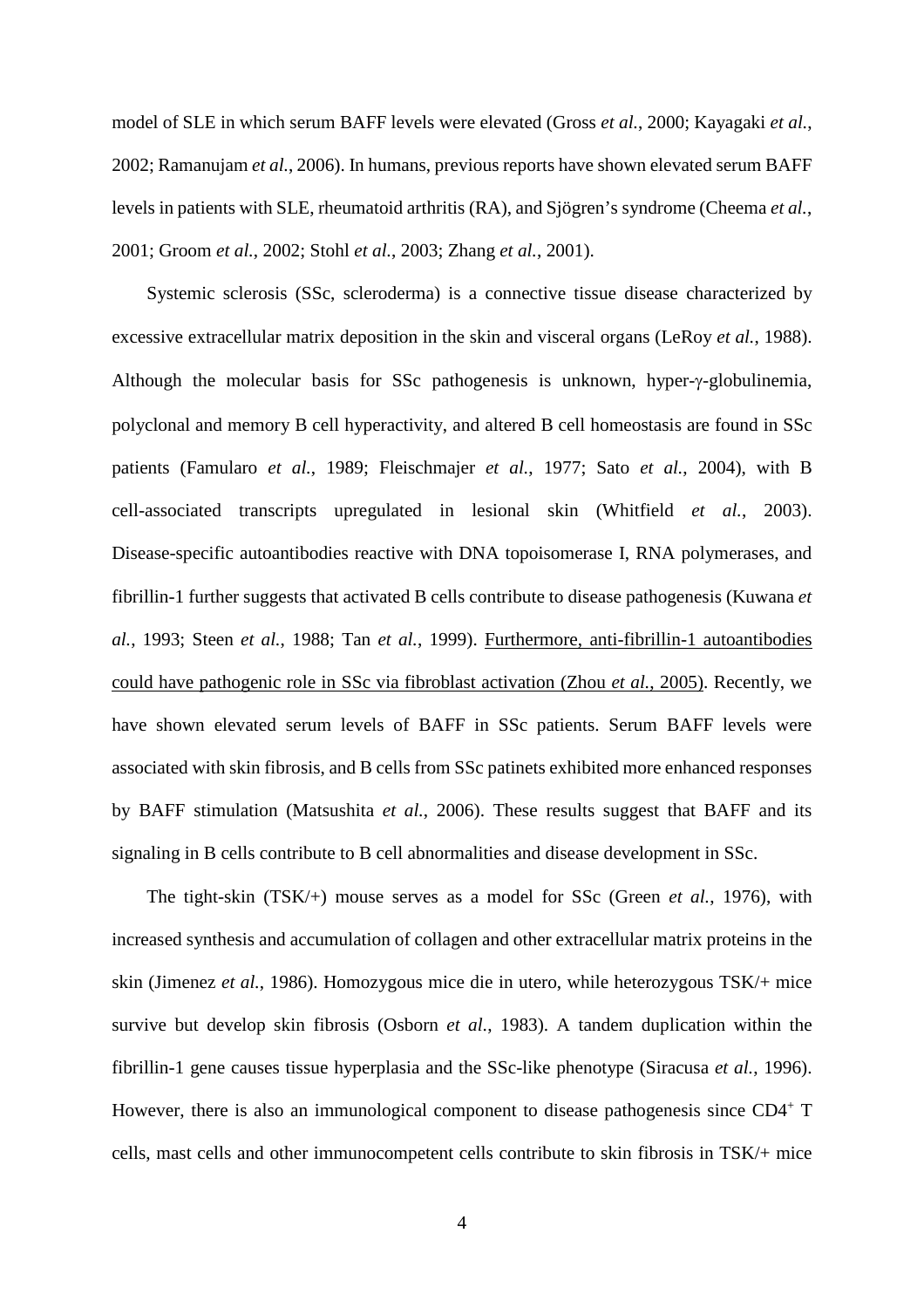(Bocchieri *et al.*, 1993; Everett *et al.*, 1995; Phelps *et al.*, 1993; Wallace *et al.*, 1994). For example, the infusion of bone marrow and spleen cells from TSK/+ mice into normal mice induces a TSK-like cutaneous phenotype and autoantibodies (Phelps *et al.*, 1993). Specifically, type 2 cytokines, such as IL-4, IL-6, IL-10, IL-13, contribute specifically to the fibrotic processes in scleroderma (Bhogal *et al.*, 2005; McGaha *et al.*, 2001; Ong *et al.*, 1999). By contrast, type 1 cytokines inhibits skin sclerosis in TSK/+ mice (Shen *et al.*, 2005; Tsuji-Yamada *et al.*, 2001). TSK/+ B cells also display a hyper-responsive phenotype, with enhanced CD19-induced  $[Ca^{2+}]}$  responses, higher levels of CD19 tyrosine phosphorylation (Saito *et al.*, 2002), impaired CD22 regulation of signal transduction (Asano *et al.*, 2004), and the production of autoantibodies against SSc-specific target autoantigens, such as topoisomerase I, RNA polymerase I, and fibrillin-1. There is also a correlation between the concentration of serum anti-topoisomerase I autoantibodies in TSK/+ mice and histological and biochemical alterations in the skin (Hatakeyama *et al.*, 1996). Thereby, CD19-deficiency in TSK/+ mice down-regulates B cell function, improves skin sclerosis, and inhibits autoimmunity (Hatakeyama *et al.*, 1996; Saito *et al.*, 2002). Thus, B cell is critical not only for induction of autoantibodies, but also for the development of skin fibrosis.

To directly assess roles of BAFF in TSK/+ mice, TSK/+ mice were examined serum BAFF levels and BAFF receptor expression and treated with BAFF antagonist. The current study suggests that BAFF significantly contributes to the development of skin fibrosis and could be a potent therapeutical target.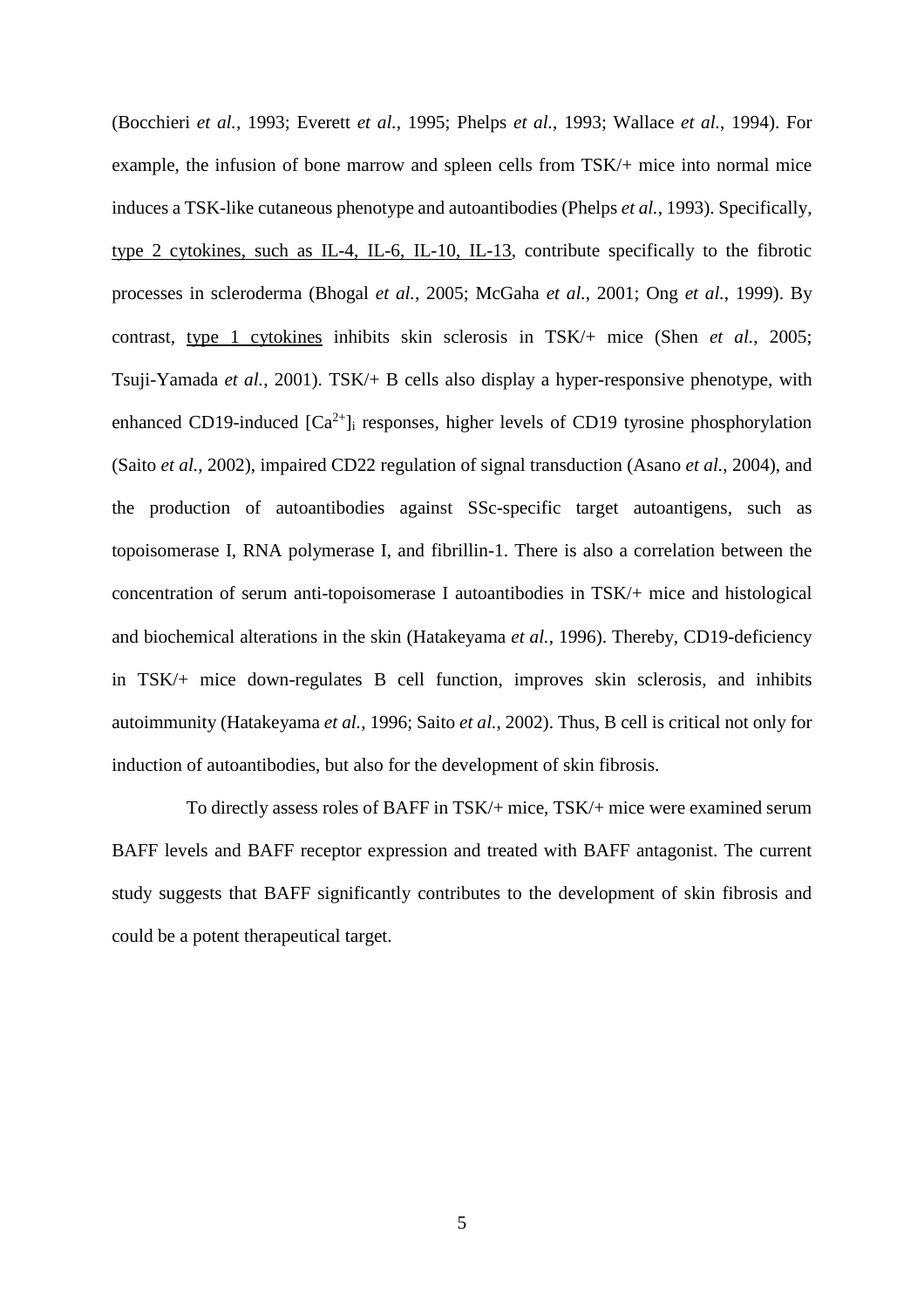### **Results**

#### **Elevated serum BAFF levels in TSK/+ mice**

Dysregulation of serum BAFF levels in lupus-prone NZB/NZW F1 mice has been demonstrated. Serum BAFF levels in NZB/NZW F1 mice gradually increase with growth and are abundant during the onset (after 20 weeks of age) and progression of SLE (Gross *et al.*, 2000). First, to determine whether/when serum BAFF levels are increased in TSK/+ mice, serum BAFF levels were measured by ELISA kit. Serum BAFF levels were significantly higher in TSK/+ mice than wild type littermates until 8 weeks of age (Figure 1a). In contrast, a significant increase of serum BAFF levels was apparent in NZB/NZW F1 mice compared with wild type mice at 12 weeks of age (Figure 1a). We also examined the expression of three BAFF receptors on B cells in TSK/+ mice using Flow cytometry. The expression levels of BAFF-R, TACI, and BCMA on B cells were similar between TSK/+ and wild type littermates (Figure 1b). Thus, the dysregulated expression of BAFF, but not BAFF receptors, was observed in TSK/+ mice.

## **BAFF antagonist reduces the development of skin fibrosis in TSK/+ mice**

To determine whether BAFF/BAFF receptor interactions affect skin fibrosis in TSK/+ mice, we administrated BAFF-R-Ig, which neutralize BAFF, or Fc control protein into 1-week-old TSK/+ mice thrice a week for 7 weeks. Skin fibrosis was assessed by histopathology of full-thickness skin sections from the back in 8-week-old TSK/+ and wild type littermates. The dermal thickness (the thickness from the top of the granular layer to the junction between the dermis and subcutaneous fat) was similar among each strain (data not shown), consistent with previous reports (Green *et al.*, 1976; Wallace *et al.*, 1994). The hypodermal thickness in 8-week-old TSK/+ mice treated with control protein was increased by ~6-fold compared with wild type littermates ( $p<0.0001$ , Figures 2a and b). There was no significant difference in the hypodermal thickness between the treatments with BAFF-R-Ig and control protein in wild type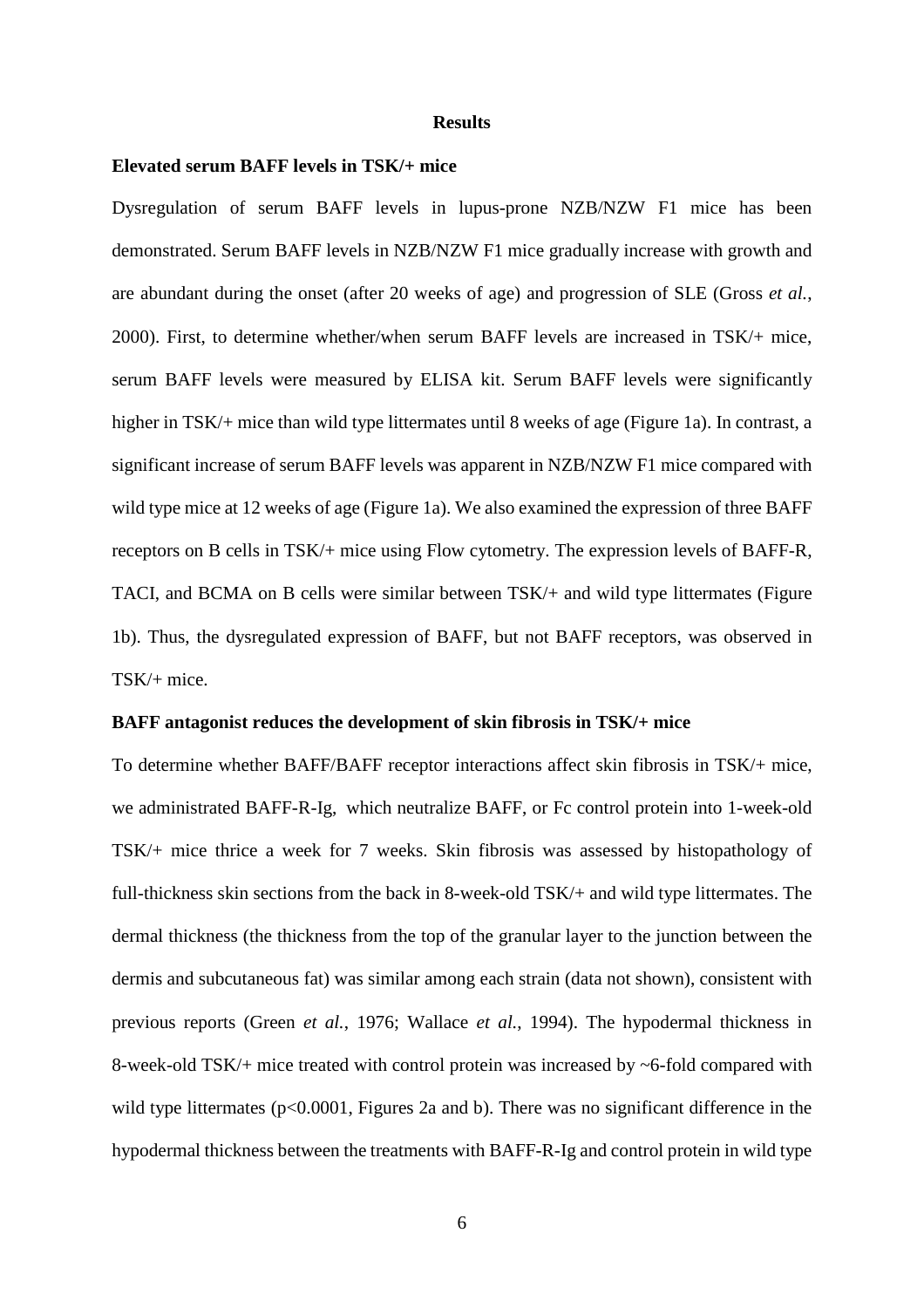mice (Figure 2a and b). Remarkably, 8-week-old TSK/+ mice with BAFF-R-Ig treatment showed decreased hypodermal thickness that was significantly 49% thinner than that found in TSK/+ littermates with control protein (p<0.0001, Figure 2a and b).

Cutaneous fibrosis was also assessed by quantifying the collagen content of 6-mm punch biopsies from dorsal skin samples in TSK/+ and wild type littermates (Figure 2c). Although the collagen content in TSK/+ mice treated with control protein was increased by 4.5-fold relative to that in wild type littermates (p<0.0001), BAFF-R-Ig reduced the collagen content by  $51\%$  in TSK/+ mice (p<0.0001). Collagen content was comparable between wild type mice with BAFF-R-Ig and those with control protein. BAFF-R-Ig did not significantly affect the development of pulmonary emphysema and cardiac hypertrophy in TSK/+ mice (data not shown) (McGaha *et al.*, 2001). Thus, BAFF-R-Ig reduced skin fibrosis in TSK/+ mice.

## **BAFF antagonist modifies B cell phenotypes**

BAFF has a crucial role during the transitional type 1 (T1)–T2 transition (Gross *et al.*, 2001; Schiemann *et al.*, 2001), and B-cell maturation is blocked at the T1 stage in mice that are treated with BAFF antagonist (Gross *et al.*, 2001; Schneider *et al.*, 2001). B cell phenotypes in BAFF-R-Ig or control protein-treated mice were examined at 8 weeks of age. B cell phenotypes in TSK/+ mice with control protein were similar to wild type littermates with control protein (Figure 3 and Table 1). Total B cells were significantly decreased (~75%) in spleen from TSK/+ and wild type littermates with BAFF-R-Ig. Concerning B cell phenotypes, mature B cells in bone marrow and spleen were significantly decreased by BAFF-R-Ig treatment. In addition, BAFF-R-Ig attenuated T2, marginal zone, and follicular B cells in both TSK/+ and wild type littermates. Conversely, T1 cells were significantly increased by BAFF-R-Ig. Thus, BAFF antagonist modified B cell phenotypes in both TSK/+ and wild type littermates.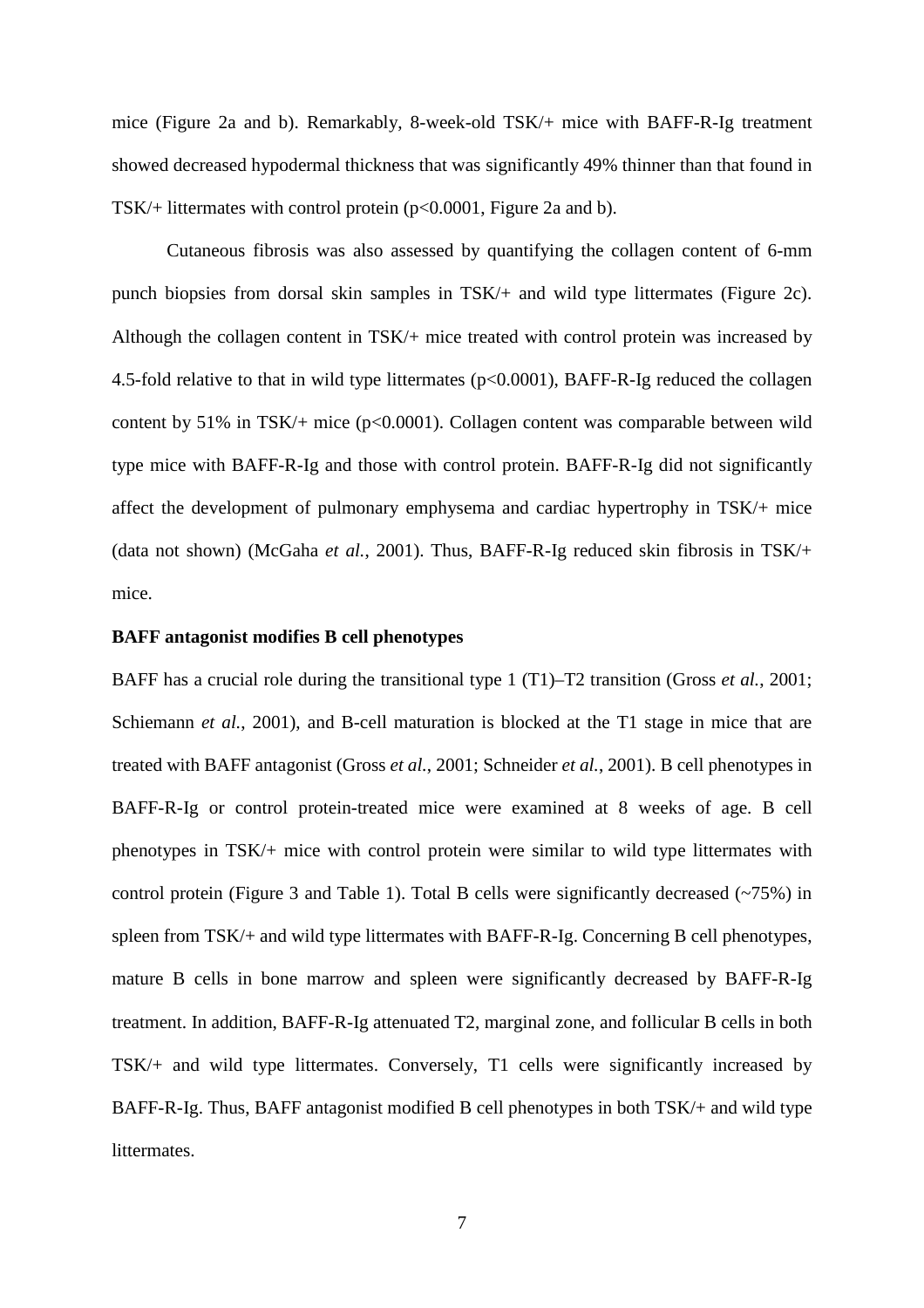## **BAFF antagonist inhibits autoantibody generation in TSK/+ mice**

Although a pathogenic role for autoantibodies in SSc development remains uncertain (Zhou *et al.*, 2005), autoantibody and serum Ig levels were assessed in TSK/+ mice as markers for effective BAFF antagonist and hyperactivity. TSK/+ mice with control protein produced significantly higher levels of anti-topoisomerase I antibody when compared to wild type littermates with control protein (p<0.05; Figure 4a). However, anti-topoisomerase I antibody levels were decreased significantly in TSK/+ mice with BAFF-R-Ig relative to TSK/+ littermates with control protein when assessed by ELISA (Figure 4a).

TSK/+ mice treated with control protein had significantly elevated IgM and IgG2a levels compared to wild type littermates with control protein (p<0.05; Figure 4b). However, TSK/+ mice treated with BAFF-R-Ig had significantly decreased IgM, IgG2a, IgG2b, and IgG3 levels compared to TSK/+ littermates with control protein (Figure 4a). Thus, BAFF antagonist inhibited the autoantibody production and the development of hyper-γ-globulinemia in TSK/+ mice.

## **BAFF antagonist down-regulates augmented type 2 cytokines expression in the skin of TSK/+ mouse**

Cytokines are critical for the development of skin sclerosis in TSK/+ mice (Ong *et al.*, 1999; Tsuji-Yamada *et al.*, 2001). We assessed cytokine expression in the skin by real-time PCR analysis. In the skin, TGF-β mRNA levels were elevated in TSK/+ mice (2.1-fold) relative to wild type littermates (p<0.001; Figure 5). However, BAFF antagonist significantly reduced TGF-β transcript levels in TSK/+ mice ( $p<0.005$ ) to 1.2-fold of wild type levels, but did not reduce TGF-β levels in wild type mice. IL-6 and IL-10 mRNA levels were increased by 2.2-fold ( $p<0.01$ ) and 2.1-fold ( $p<0.01$ ), respectively, in TSK/+ mice with control protein compared to wild type littermates with control protein (Figure 5). By contrast, IFN-γ mRNA levels were tend to be decreased in TSK/+ mice with control protein compared to wild type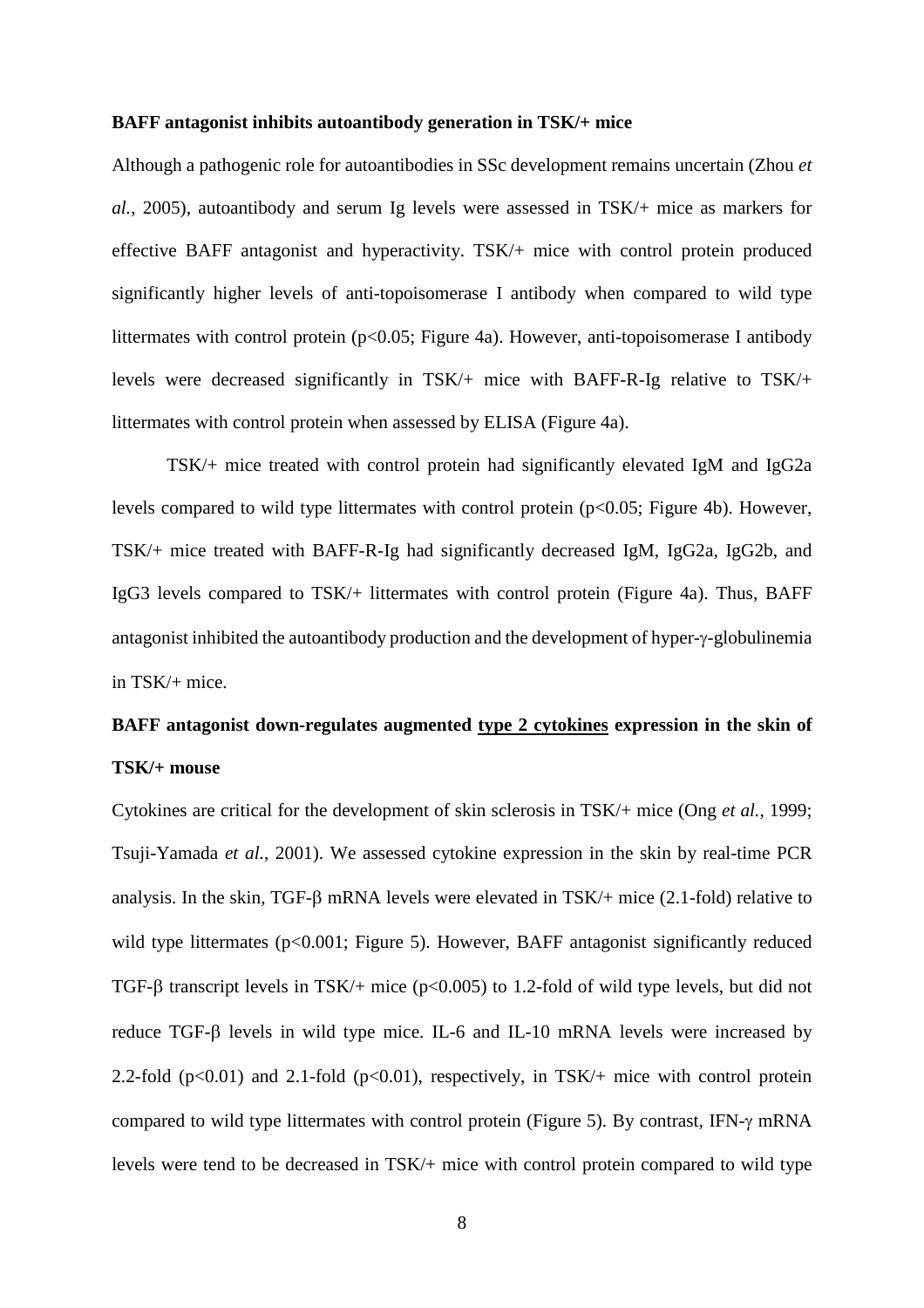with control protein. However, BAFF antagonist significantly reduced IL-6 and IL-10 mRNA levels in TSK/+ mice (p<0.005). BAFF antagonist also significantly increased IFN-γ mRNA levels in TSK/+ mice ( $p<0.005$ ), but not wild type mice. Thus, the skin from TSK/+ mice exhibited augmented fibrogenic type 2 cytokines, such as IL-6 and IL-10, expression that was down-regulated by BAFF antagonist, while BAFF antagonist up-regulated IFN-γ expression in the skin from TSK/+ mice.

## **BAFF accelerates IL-6 production by TSK/+ B cells**

Recent studies shed light on the B cells as cytokine producing cells (Lipsky, 2001; Mauri *et al.*, 2003). We investigated the role of BAFF in cytokine production by B cells. Splenic B cells were stimulated with BAFF and/or SAC, and culture supernatants were analyzed by ELISA to determine the amount of IL-6 and IL-10. B cells stimulated with BAFF and SAC produced significant amount of IL-6 and IL-10 (Figure 6). IL-6, but not IL-10, production from TSK/+ B cells was significantly higher than those from wild type B cells in the presence of BAFF and SAC. Furthermore, IL-6 and IL-10 production from B cells stimulated with BAFF and SAC were attenuated by BAFF-R-Ig. Thus, TSK/+ B cells had a significantly enhanced ability to produce IL-6 by BAFF stimulation.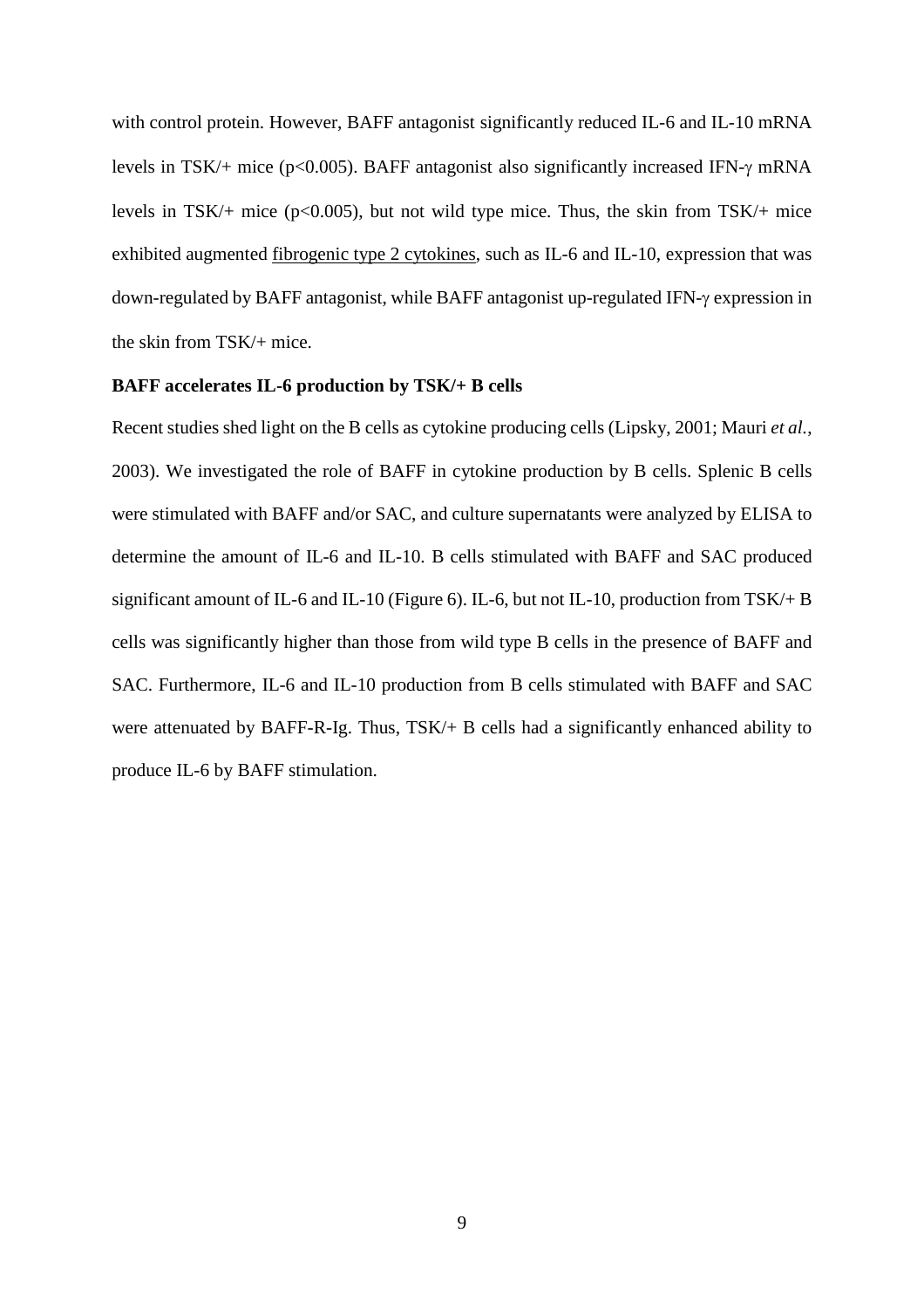## **Discussion**

This is the first study to reveal roles of BAFF on the development of skin fibrosis in TSK/+ mice. The dysregulation of BAFF expression was shown in TSK/+ mice (Figure 1a). Dramatically, the development of skin fibrosis in TSK/+ mice was prevented by treatment with BAFF-R-Ig that blocks BAFF (Figure 2). BAFF antagonist also inhibited the development of hyper-γ-globulinemia and the autoantibody production in TSK/+ mice (Figure 4). TSK/+ skin showed up-regulated expressions of fibrogenic type 2 cytokines, such as IL-6 and IL-10, while BAFF antagonist significantly suppressed them (Figure 5). Reciprocally, BAFF antagonist augmented anti-fibrogenic type 1 cytokines, IFN-γ, in the skin of TSK/+ mice. Furthermore, TSK/+ B cells with BAFF stimulation had a significantly enhanced ability to produce IL-6 (Figure 6). These results suggest that BAFF/BAFF receptor system is critical for the development of skin fibrosis in TSK/+ mice.

Previous studies have shown that B cells contribute to disease pathogenesis in TSK/+ mice (Phelps *et al.*, 1993; Saito *et al.*, 2002; Walker *et al.*, 1989), although some studies have concluded that B cells play no role in skin sclerosis (Dodig *et al.*, 2001; Kasturi *et al.*, 1997; Siracusa *et al.*, 1998). The development of skin fibrosis correlated closely with serum antitopoisomerase I Ab levels in TSK/+ mice (Hatakeyama *et al.*, 1996). CD19-deficiency in TSK/+ mice down-regulates B cell function, improves skin sclerosis, and inhibits autoimmunity (Saito *et al.*, 2002). In addition, we have recently reported that B cell depletion using anti-mouse CD20 mAb significantly suppressed the development of skin fibrosis, autoantibody production, and hyper-γ-globulinemia in TSK/+ mice (Hasegawa *et al.*, 2006). Depending on similar mechanism, BAFF antagonist prevented the development of skin fibrosis in TSK/+ mice in the current study. Despite down-regulated skin fibrosis, the development of lung emphysema was not affected by blocking of BAFF in TSK/+ mice in the current study (data not shown). Similar dissociation between cutaneous hyperplasia and lung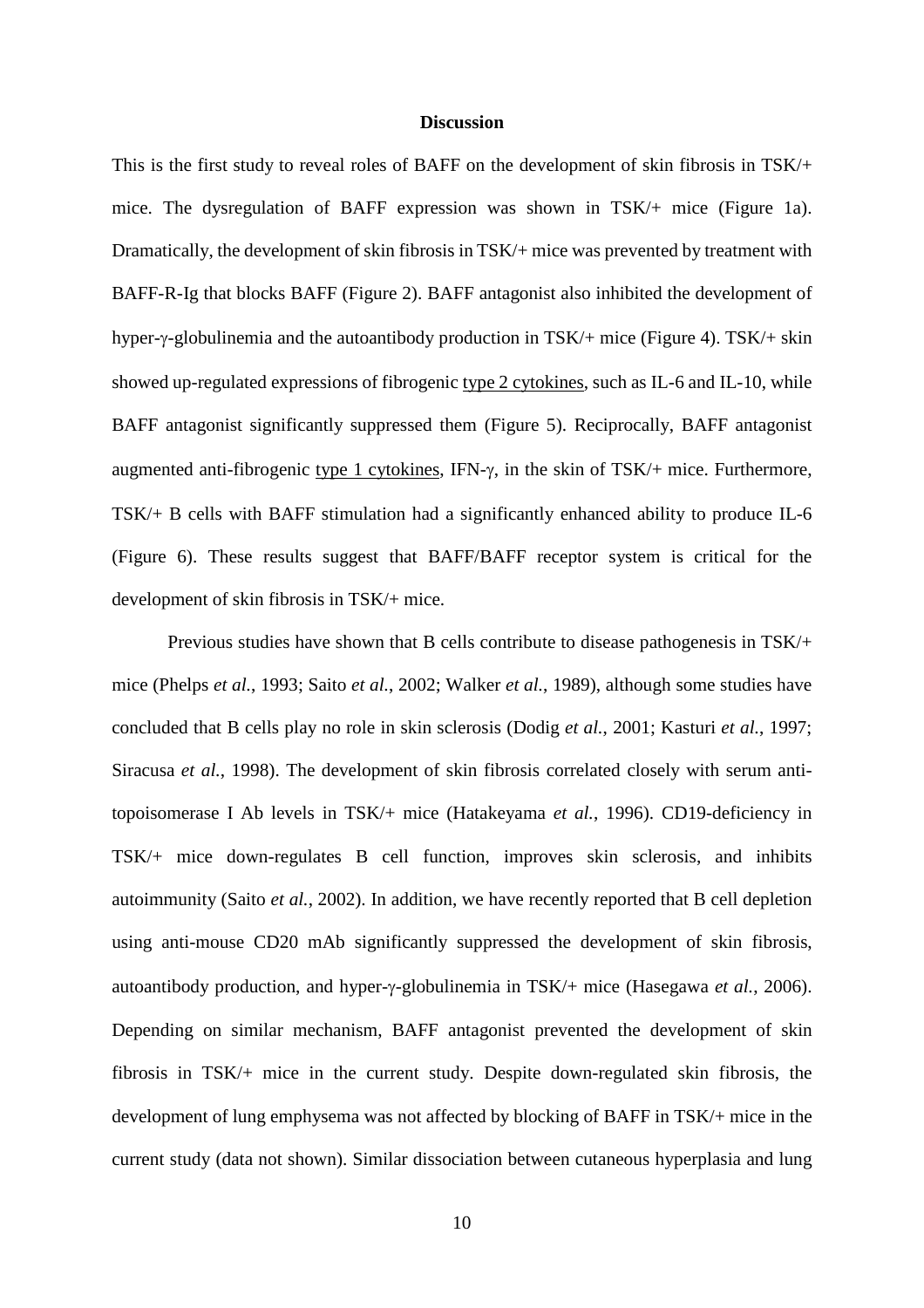emphysema has been reported in previous studies (Hasegawa *et al.*, 2006; McGaha *et al.*, 2001; Saito *et al.*, 2002; Wallace *et al.*, 1994).

Type 2 cytokines but not type 1 cytokines are critical for the development of cutaneous fibrosis in TSK/+ mice (Kodera *et al.*, 2002; McGaha *et al.*, 2001; Ong *et al.*, 1999). Consistent with these findings, cytokine balance was skewed to type 2 cytokines rather than type 1 in the skin of TSK/+ mice (Figure 5). Especially, IL-6 induces concentration-dependent increases in the production of collagen and glycosaminoglycans from human dermal fibroblasts in vitro (Duncan and Berman, 1991). In addition, skin fibrosis in TSK/+ mice is improved with a parallel decrease in IL-6 production from B cells (Saito *et al.*, 2002). In the current study, TSK/+ B cells with BAFF stimulation had a significantly enhanced ability to produce IL-6 (Figure 6), and BAFF antagonist suppressed those. Taken together, augmented IL-6 production by TSK/+ B cells with BAFF could play an important role in the development of fibrosis, and BAFF antagonist attenuated skin fibrosis in TSK/+ mice with decrease in IL-6 production from B cells.

BAFF is an essential component of B cell homeostasis and a potent B cell survival factor associated with systemic autoimmune disease in animals (Gross *et al.*, 2000; Khare *et al.*, 2000; Mackay *et al.*, 1999). Previous studies have provided strong evidence that constitutive BAFF overproduction in mice leads not only to polyclonal hyper-γ−globulinemia, but also to spontaneous production of multiple antoantibodies (Gross *et al.*, 2000; Khare *et al.*, 2000; Mackay *et al.*, 1999). Consistent with this, excess BAFF may lead to the autoantibody production and the development of hyper-γ-globulinemia in TSK/+ mice, while it is not clear why BAFF expression is higher in TSK/+ mice. A hypothesis was proposed that altered fibrillin leads to increased TGF-β activity in TSK/+ mice (Lemaire *et al.*, 2006). Like this, dysregulation of BAFF expression may be induced in TSK/+ mice. It is intriguing but remains unsolved why serum BAFF levels in TSK/+ mice return to wild type levels by 12 weeks, which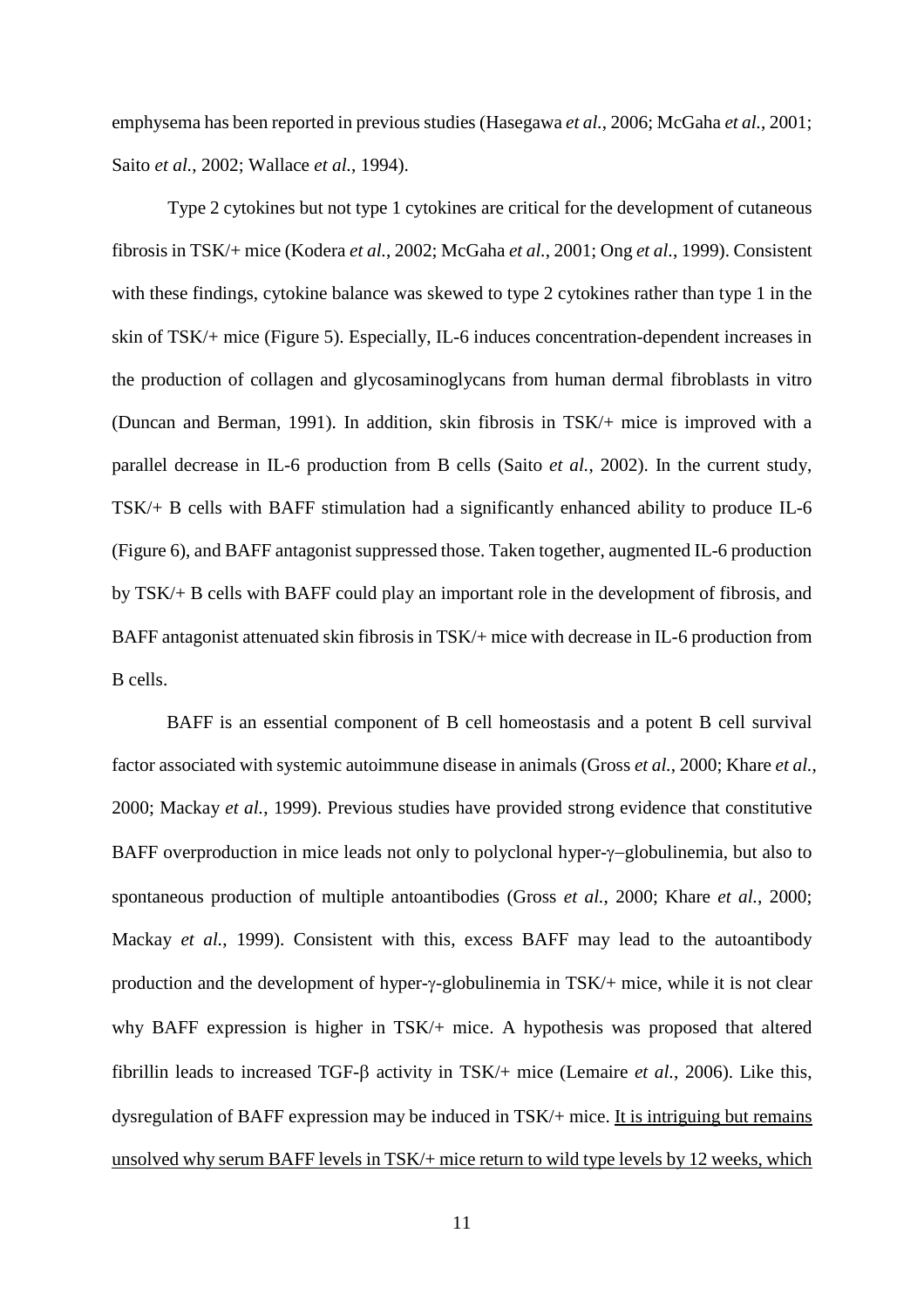may indicate that BAFF is essential for the development of skin fibrosis during the early stage of disease, since skin fibrosis in TSK/+ mice establishes until 12 weeks. While we have not identified the factor(s) that induce elevated BAFF levels in TSK/+ mice, we could hypothesize that the "fibrosis-BAFF loop" may exist in TSK/+ mice. Skin fibrosis may activate BAFF-producing cells, such as macrophages, dendritic cells, and T cells, and thereby induce BAFF overproduction. Moreover, BAFF plays an important role in the development of TSK/+ skin fibrosis via cytokine and autoantibody productions from B cells, which have pathogenic roles in fibrosis. Therefore, fibrosis and BAFF could interact with each other in TSK/+ mice. Further studies will be needed to prove this hypothesis formally.

The current study showed that the development of skin fibrosis in TSK/+ mice was significantly attenuated by treatment with BAFF antagonist. Consistent with the positive results in the current study, critical roles of BAFF have also been suggested in various autoimmune mouse models, such as lupus-prone mouse (Gross *et al.*, 2000; Kayagaki *et al.*, 2002; Ramanujam *et al.*, 2006), collagen-induced arthritis (Gross *et al.*, 2001; Wang *et al.*, 2001). Moreover, treatment with BAFF antagonists were already started in SLE patients and showed safety and effectiveness (Baker *et al.*, 2003; Furie *et al.*, 2003; Wallace *et al.*, 2006). Until now, since few therapies have proved to be effective for SSc in control studies, TSK/+ mice could serve as a useful animal model for assessing SSc thearpy. However, TSK/+ mice and human scleroderma differs in many ways such as the sites of fibrosis (Green *et al.*, 1976). Therefore, we should be aware that results from TSK/+ mice can not be simply translated into human therapies. Nonetheless, our findings suggest the possibility that BAFF antagonist are potential therapeutic tools in human SSc.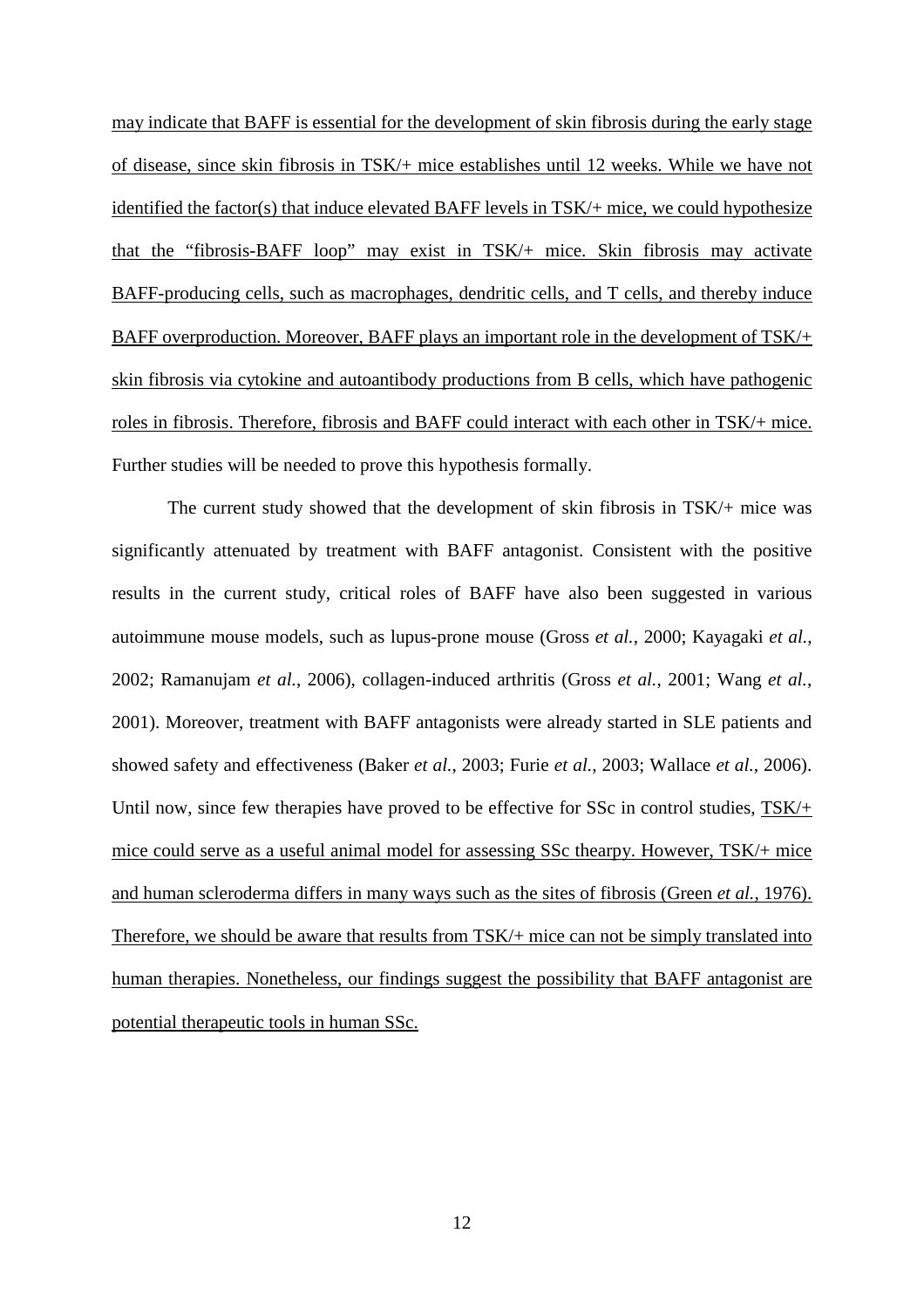## **Materials and Methods**

## **Mice**

TSK/+ mice with a C57BL/6 genetic background were purchased from The Jackson Laboratory (Bar Harbor, ME). To verify the TSK/+ genotype, PCR amplification of a partially duplicated fibrillin 1 gene was carried out using genomic DNA from each mouse as described (McGaha *et al.*, 2001). NZB/NZW F1 mice were purchased from SLC Japan (Shizuoka, Japan). All mice were housed in a specific pathogen-free barrier facility and screened regularly for pathogens. Female mice were used in these experiments. The Committee on Animal Experimentation of Kanazawa University Graduate School of Medical Science approved all studies and procedures.

## **In vivo treatment**

Murine BAFF-R-Ig (R&D Systems Inc., Minneapolis, MN), which were made by fusing their extracellular domains to the Fc portion of human IgG1 and neutralize murine BAFF, and Fc control protein (Acris Antibodies, Hiddenhausen, Germany) were used in this study. To neutralize BAFF in vivo, 1-week-old TSK/+ and wild type littermates received either murine BAFF-R-Ig  $(2 \mu g/g \text{ i.p. } 3 \text{ times/week})$  or the same dose of Fc control protein.

## **Histopathological assessment of skin fibrosis**

Morphologic characteristics of skin sections from TSK/+ and wild type littermates were assessed under a light microscope. All skin sections were taken from the para-midline, lower back region (the same anatomic site to minimise regional variations in thickness) as full thickness sections extending down to the body wall musculature. Tissues were fixed in 10% formaldehyde solution for 24 hours and embedded in paraffin. Sections were stained with hematoxylin and eosin. Hypodermal thickness, which was defined as the thickness of a subcutaneous loose connective tissue layer (i.e., the hypodermis or superficial fascia) beneath the panniculus carnosus, was measured for multiple transverse perpendicular sections using an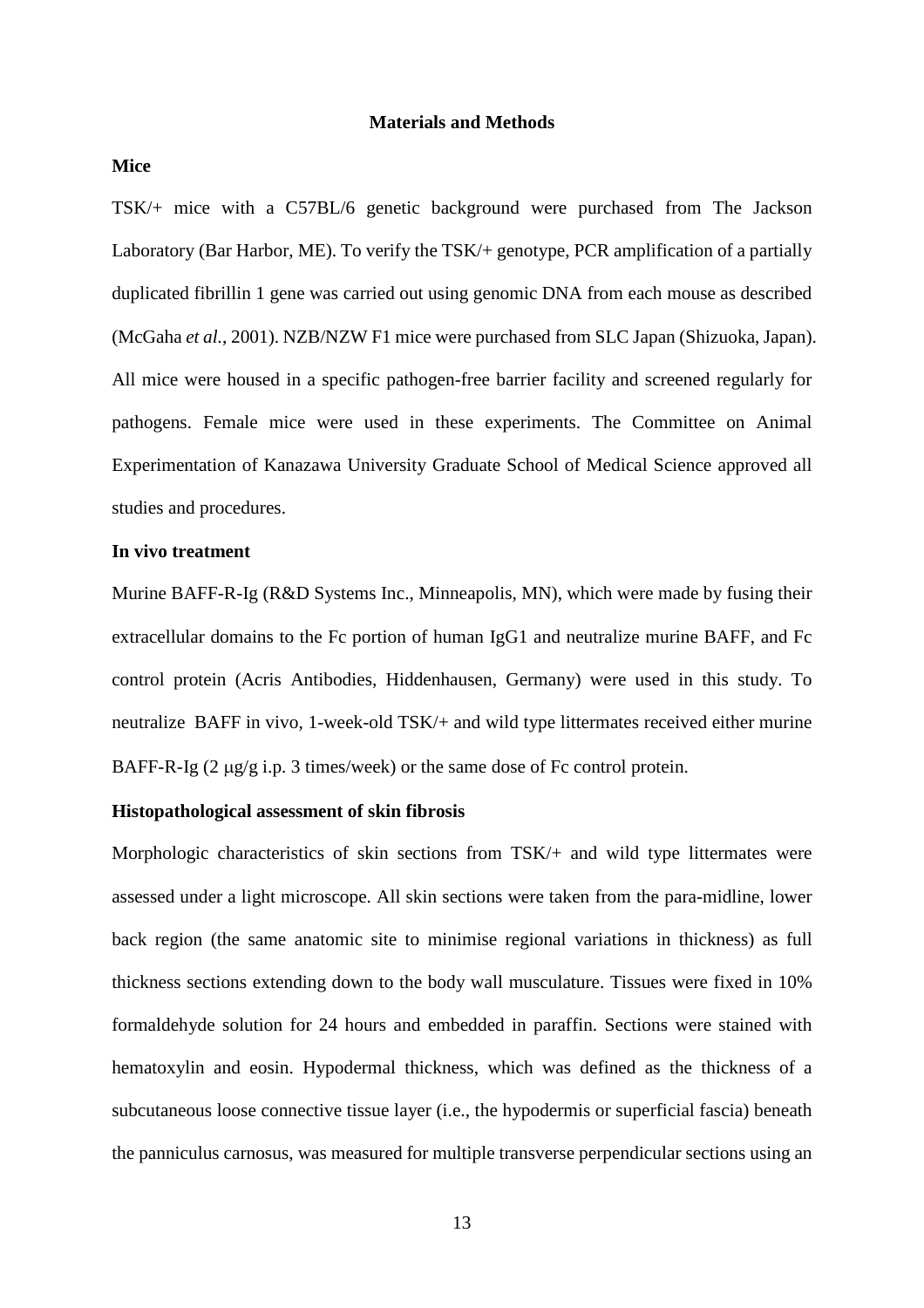ocular micrometer. Dermal thickness defined as the thickness of skin from the top of the granular layer to the junction between the dermis and subcutaneous fat was also examined. Ten random measurements were taken per section. Two investigators in a blinded fashion examined all of the sections independently.

## **Determination of collagen content in the skin tissue**

Collagen content was determined by harvesting 6-mm punch biopsies from shaved dorsal skin samples. Skin samples were homogenized by TissueLyser system (QIAGEN Ltd, Crawley, UK), and then skin homogenate were assayed for collagen levels and compared with a standard curve prepared from rat tail collagen using the Sircol assay (Biocolor, Belfast, UK) according to the manufacturer's instructions. The assay was performed in duplicate, and the mean of two data was determined for individual sample.

## **Enzyme-linked immunosorbent assay (ELISA)**

Serum BAFF levels were measured by ELISA kit (Apotech, Epalinges ), Switzerland according to the manufacturer's protocol. For BAFF assay, all sera were preabsorbed with protein A (Amersham Biosciences, Piscataway, NJ) to deplete Ig. IL-6 and IL-10 concentrations in the culture medium were measured by ELISA, according to the manufacturer's protocols (BD Biosciences, San Jose, CA). Mouse Ig concentrations in sera were determined by ELISA, using affinity-purified mouse IgM, IgG1, IgG2a, IgG2b, and IgG3 (Southern Biotechnology Associates Inc. LOCATION) to generate standard curves as described (Engel *et al.*, 1995). Anti-topoisomerase I Ab levels were quantified using ELISA kits according to the manufacture's protocol (Medical & Biological Laboratories, Nagoya, Japan). Each sample was tested in duplicate.

## **Flow cytometry**

Cells were stained with the following Abs (obtained from BD Biosciences, unless otherwise noted): IgM (R6-60.2), B220 (RA3-6B2), CD21 (7G6), CD23 (B3B4), CD24 (M1/69),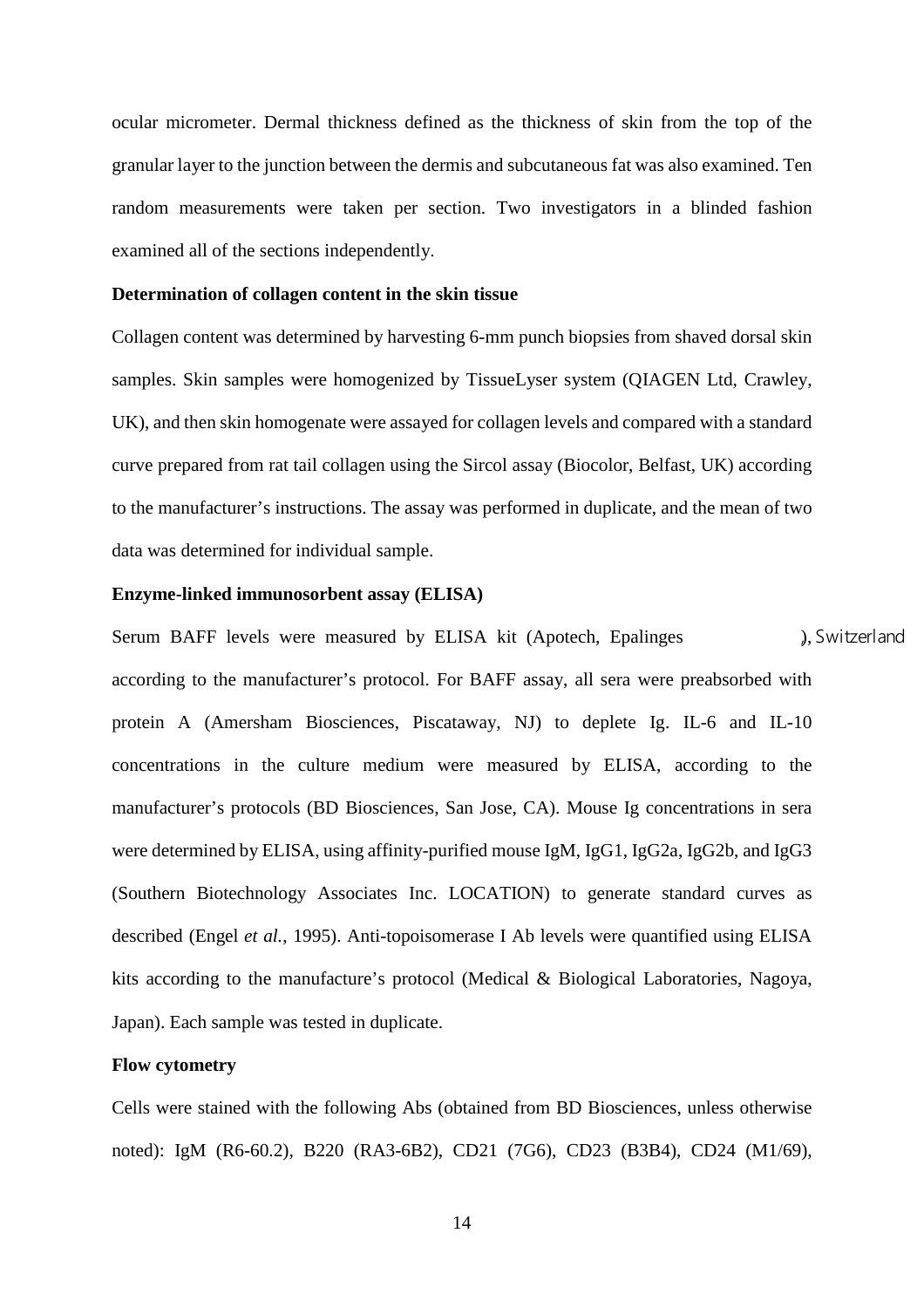BAFF-R (7H22-E16; ALEXIS, Lausen, Switzerland), TACI (166010; R&D Systems Inc.), or BCMA (161616; R&D Systems Inc.). For two- or three-color immunofluorescence analysis, single-cell lymphocyte suspensions  $(1 \times 10^6)$  were stained at  $4^{\circ}$ C using predetermined optimal concentrations of mAb for 20 min as described (Sato *et al.*, 1996). Cells with the forward and side light scatter properties of lymphocytes were analyzed on a FACScan flow cytometer (BD Biosciences). Positive and negative populations of cells were determined using unreactive isotype-matched mAbs (BD Biosciences) as controls for background staining.

## **RNA isolation and real-time RT-PCR**

Total RNA was isolated from deep-frozen full-thickness dorsal skin sections or cultured dermal fibroblasts using QIAGEN RNeasy spin columns (QIAGEN Ltd.) and digested with DNaseI (QIAGEN Ltd.) to remove chromosomal DNA in accordance with manufacturer's protocols. RNA was reverse transcribed into cDNA using the Reverse Transcription System (Promega, Madison, WI). Transcript levels were quantified using a real-time PCR method according to the manufacturer's instructions (Applied Biosystems, Foster City, CA). Sequence-specific primers and probes were designed by Pre-Developed TaqMan® Assay Reagents or TaqMan® Gene Expression Assays (Applied Biosystems). Real-time PCR (one cycle of 50°C for 2 min, 95°C for 10 min; 40 cycles of 92°C for 15 sec, 60°C for 60 sec) was performed on an ABI Prism 7000 Sequence Detector (Applied Biosystems). Glyceraldehyde-3-phosphate dehydrogenase (GAPDH) transcript levels were used as controls to normalize mRNA levels. The relative expression of target transcript PCR products was determined using the ∆∆Ct method (Meijerink *et al.*, 2001). Fold induction = 2-[∆∆Ct], where Ct  $=$  the threshold cycle, i.e. the cycle number at which the sample's relative fluorescence rises above the background fluorescence and  $\Delta\Delta Ct = [Ct]$  gene of interest (unknown sample) - Ct GAPDH (unknown sample)] - [Ct gene of interest (calibrator sample) - Ct GAPDH (calibrator sample)]. Each sample was run in triplicate, with the mean Ct used in the equation.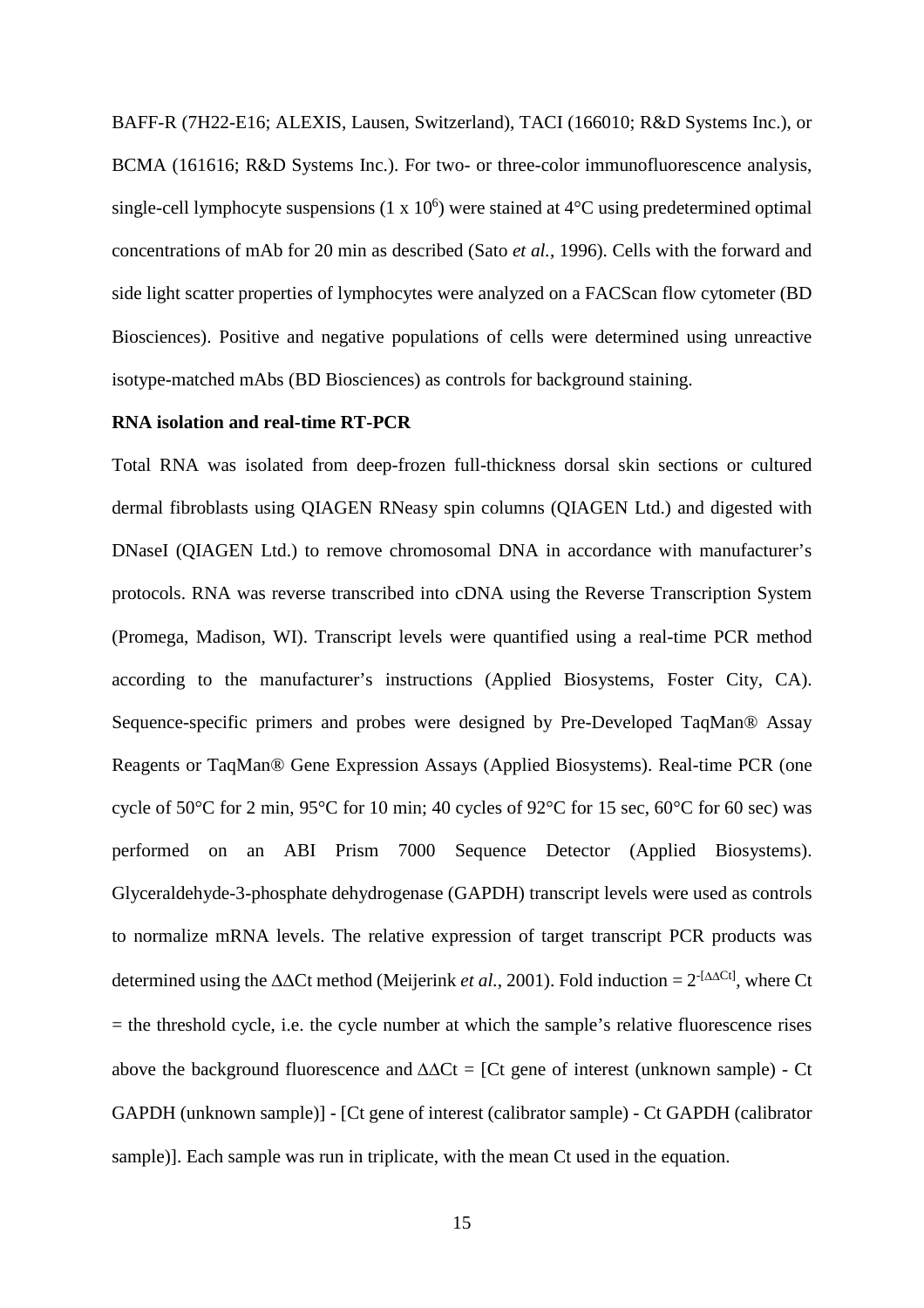## **B cell culture**

Splenic B cells were purified by positive selection with anti-B220 Ab coated magnetic beads (BD Biosciences) and resuspended in RPMI1640 medium containing 5% fetal calf serum. Purified B cells  $(2 \times 10^5/\text{well})$  were cultured in 0.2 ml of culture medium in 96-well flat-bottom plates for 72hr with recombinant mouse BAFF (R&D Systems Inc.), and/or Staphylococcus aureus Cowan strain (SAC; Sigma St. Louis, MO), and/or murine BAFF-R-Ig (R&D Systems Inc.).

## **Statistical analysis**

Data are expressed as mean values ± SEM. The Mann-Whitney U-test was used for determining the level of significance of differences between sample means and Bonferroni's test was used for multiple comparisons.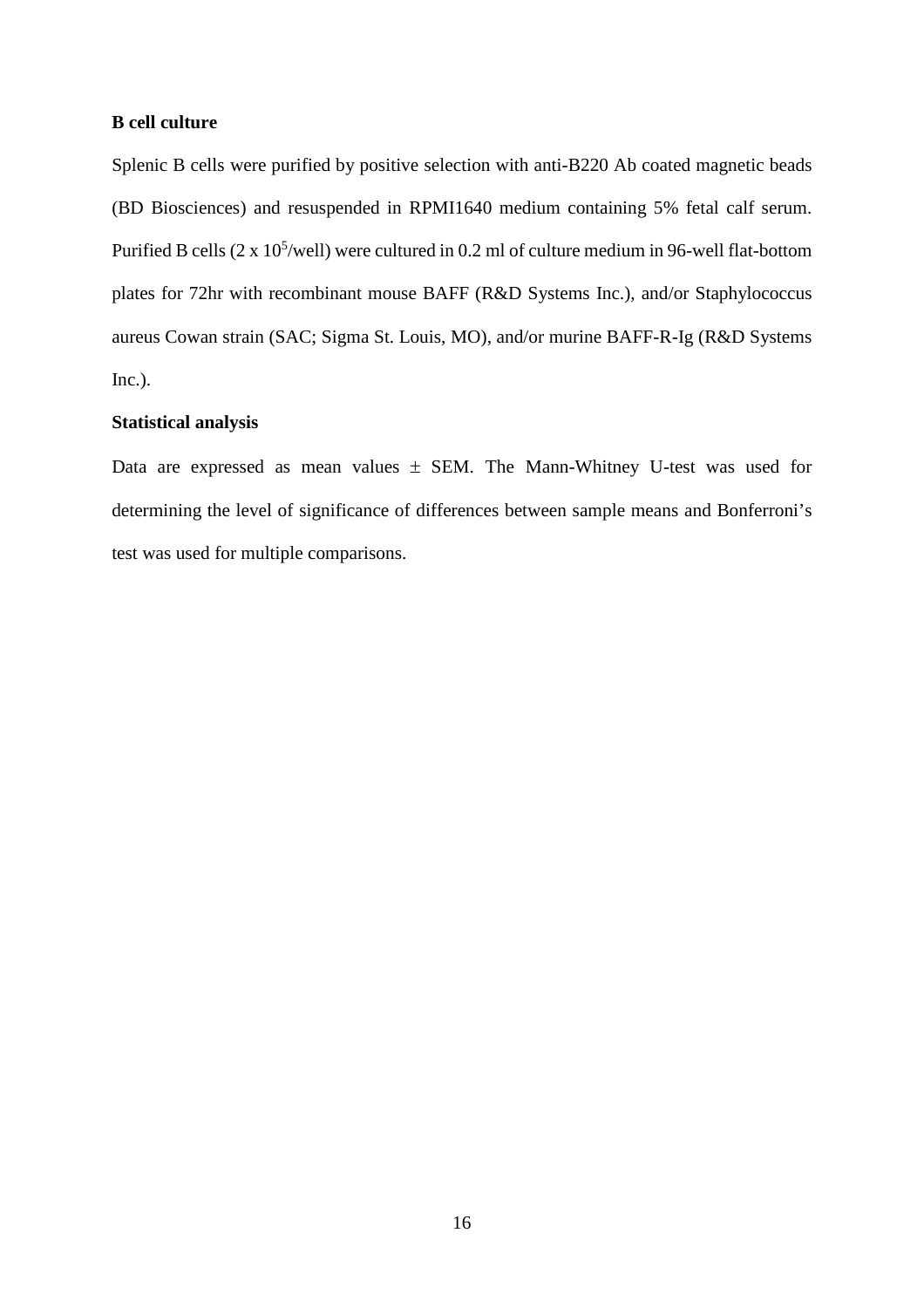## **References**

- Asano N, Fujimoto M, Yazawa N, Shirasawa S, Hasegawa M, Okochi H*, et al.* (2004) B lymphocyte signaling established by the CD19/CD22 loop regulates autoimmunity in the tight-skin mouse. *Am J Pathol* 165:641-650.
- Baker KP, Edwards BM, Main SH, Choi GH, Wager RE, Halpern WG*, et al.* (2003) Generation and characterization of LymphoStat-B, a human monoclonal antibody that antagonizes the bioactivities of B lymphocyte stimulator. *Arthritis Rheum* 48:3253-3265.
- Batten M, Groom J, Cachero TG, Qian F, Schneider P, Tschopp J*, et al.* (2000) BAFF mediates survival of peripheral immature B lymphocytes. *J Exp Med* 192:1453-1466.
- Bhogal RK, Stoica CM, McGaha TL, Bona CA (2005) Molecular aspects of regulation of collagen gene expression in fibrosis. *J Clin Immunol* 25:592-603.
- Bocchieri MH, Christner PJ, Henriksen PD, Jimenez SA (1993) Immunological characterization of (tight skin/NZB)F1 hybrid mice with connective tissue and autoimmune features resembling human systemic sclerosis. *J Autoimmun* 6:337-351.
- Cheema GS, Roschke V, Hilbert DM, Stohl W (2001) Elevated serum B lymphocyte stimulator levels in patients with systemic immune-based rheumatic diseases. *Arthritis Rheum* 44:1313-1319.
- Dodig TD, Mack KT, Cassarino DF, Clark SH (2001) Development of the tight-skin phenotype in immune-deficient mice. *Arthritis Rheum* 44:723-727.
- Duncan MR, Berman B (1991) Stimulation of collagen and glycosaminoglycan production in cultured human adult dermal fibroblasts by recombinant human interleukin 6. *J Invest Dermatol* 97:686-692.
- Engel P, Zhou L-J, Ord DC, Sato S, Koller B, Tedder TF (1995) Abnormal B lymphocyte development, activation and differentiation in mice that lack or overexpress the CD19 signal transduction molecule. *Immunity* 3:39-50.
- Everett ET, Pablos JL, Harley RA, LeRoy EC, Norris JS (1995) The role of mast cells in the development of skin fibrosis in tight-skin mutant mice. *Comp Biochem Physiol*  110A:159-165.
- Famularo G, Giacomelli R, Alesse E, Cifone MG, Morrone S, Boirivant M*, et al.* (1989) Polyclonal B lymphocyte activation in progressive systemic sclerosis. *J Clin Lab Immunol*  29:59-63.
- Fleischmajer R, Perlish JS, Reeves JRT (1977) Cellular infiltrates in scleroderma skin. *Arthritis Rheum* 20:975-984.
- Furie R, Stohl W, Ginzler E, Becker M, Mishra N, Chatham W*, et al.* (2003) Safety, pharmacokinetic and pharmacodynamic results of a phase 1 single and double dose-escalation study of LymphoStat-B (human monoclonal antibody to BLyS) in SLE patients. *Arthritis Rheum* 48 (Suppl.):S377.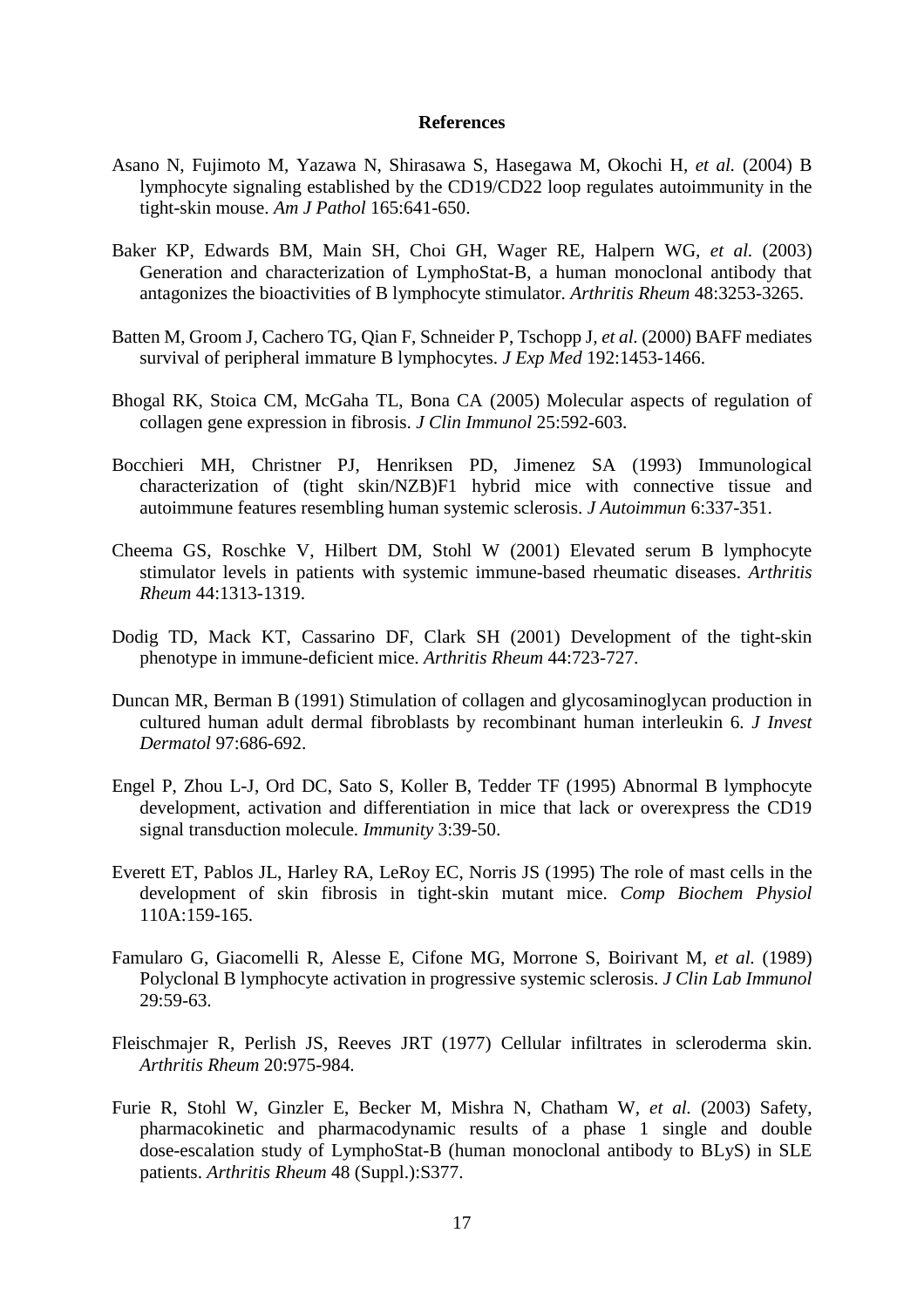- Green MC, Sweet HO, Bunker LE (1976) Tight-skin, a new mutation of the mouse causing excessive growth of connective tissue and skeleton. *Am J Pathol* 82:493-512.
- Groom J, Kalled SL, Cutler AH, Olson C, Woodcock SA, Schneider P*, et al.* (2002) Association of BAFF/BLyS overexpression and altered B cell differentiation with Sjogren's syndrome. *J Clin Invest* 109:59-68.
- Gross JA, Dillon SR, Mudri S, Johnston J, Littau A, Roque R*, et al.* (2001) TACI-Ig neutralizes molecules critical for B cell development and autoimmune disease. impaired B cell maturation in mice lacking BLyS. *Immunity* 15:289-302.
- Gross JA, Johnston J, Mudri S, Enselman R, Dillon SR, Madden K*, et al.* (2000) TACI and BCMA are receptors for a TNF homologue implicated in B-cell autoimmune disease. *Nature* 404:995-999.
- Hasegawa M, Hamaguchi Y, Yanaba K, Bouaziz JD, Uchida J, Fujimoto M*, et al.* (2006) B-lymphocyte depletion reduces skin fibrosis and autoimmunity in the tight-skin mouse model for systemic sclerosis. *Am J Pathol* 169:954-966.
- Hatakeyama A, Kasturi KN, Wolf I, Phelps RG, Bona CA (1996) Correlation between the concentration of serum anti-topoisomerase I autoantibodies and histological and biochemical alterations in the skin of tight skin mice. *Cell Immunol* 167:135-140.
- Jiang Y, Ohtsuji M, Abe M, Li N, Xiu Y, Wen S*, et al.* (2001) Polymorphism and chromosomal mapping of the mouse gene for B-cell activating factor belonging to the tumor necrosis factor family (Baff) and association with the autoimmune phenotype. *Immunogenetics* 53:810-813.
- Jimenez SA, Williams CJ, Myers JC, Bashey RI (1986) Increased collagen biosynthesis and increased expression of type I and type III procollagen genes in tight skin (TSK) mouse fibroblasts. *J Biol Chem* 261:657-662.
- Kasturi KN, Hatakeyama A, Murai C, Gordon R, Phelps RG, Bona CA (1997) B-cell deficiency does not abrogate development of cutaneous hyperplasia in mice inheriting the defective fibrillin-1 gene. *J Autoimmun* 10:505-517.
- Kayagaki N, Yan M, Seshasayee D, Wang H, Lee W, French DM*, et al.* (2002) BAFF/BLyS receptor 3 binds the B cell survival factor BAFF ligand through a discrete surface loop and promotes processing of NF-kappaB2. *Immunity* 17:515-524.
- Khare SD, Sarosi I, Xia XZ, McCabe S, Miner K, Solovyev I*, et al.* (2000) Severe B cell hyperplasia and autoimmune disease in TALL-1 transgenic mice. *Proc Natl Acad Sci U S A*  97:3370-3375.
- Kodera T, McGaha TL, Phelps R, Paul WE, Bona CA (2002) Disrupting the IL-4 gene rescues mice homozygous for the tight-skin mutation from embryonic death and diminishes TGF-beta production by fibroblasts. *Proc Natl Acad Sci U S A* 99:3800-3805.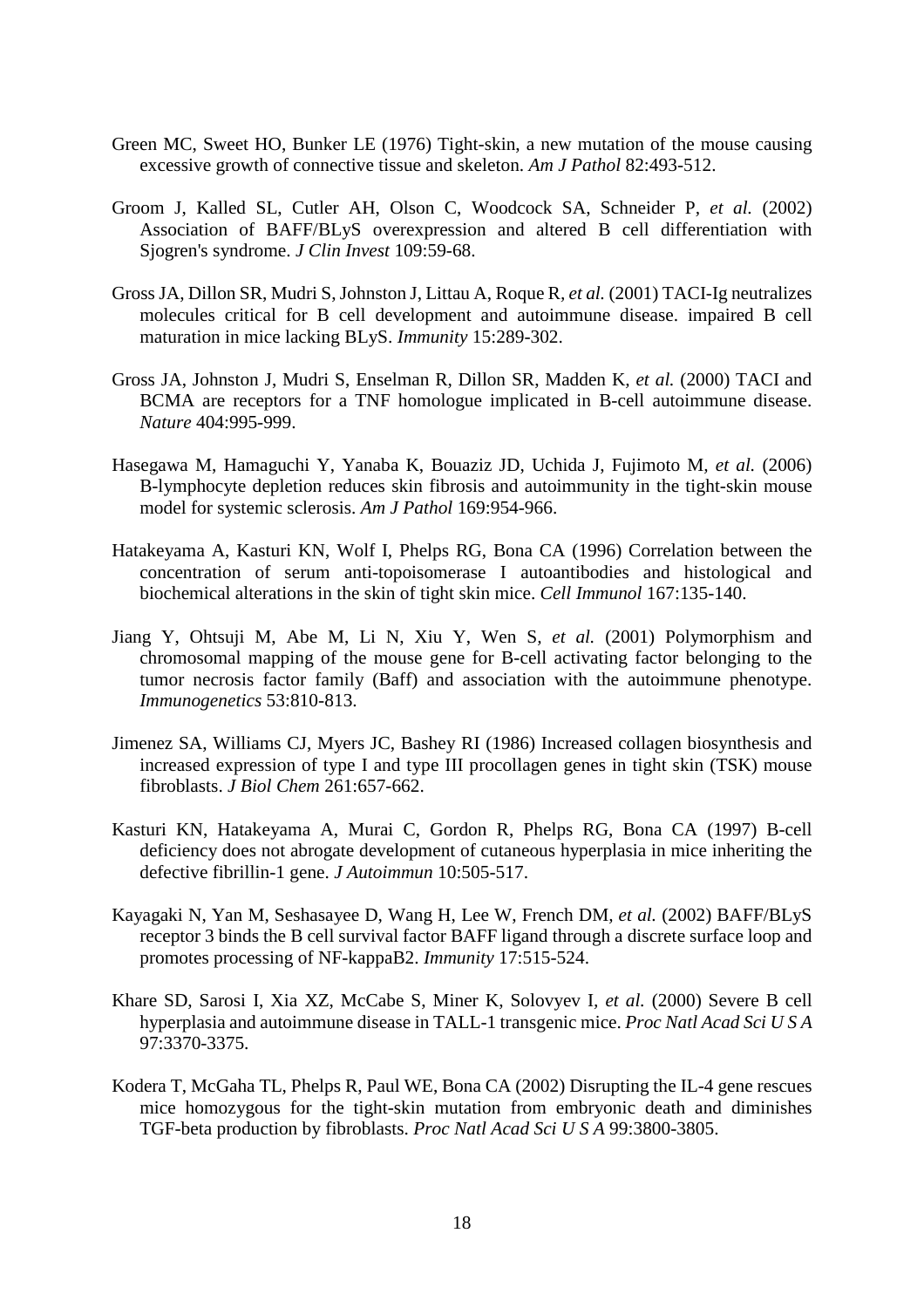- Kuwana M, Kaburaki J, Mimori T, Tojo T, Homma M (1993) Antoantibody reactive with three classes of RNA polymerases in sera from patients with systemic sclerosis. *J Clin Invest*  91:1399-1404.
- Lemaire R, Bayle J, Lafyatis R (2006) Fibrillin in Marfan syndrome and tight skin mice provides new insights into transforming growth factor-beta regulation and systemic sclerosis. *Curr Opin Rheumatol* 18:582-587.
- LeRoy EC, Black C, Fleischmajer R, Jablonska S, Krieg T, Medsger Jr. TA*, et al.* (1988) Scleroderma (systemic sclerosis): classification, subsets, and pathogenesis. *J Rheumatol*  15:202-205.
- Lipsky PE (2001) Systemic lupus erythematosus: an autoimmune disease of B cell hyperactivity. *Nat Immunol* 2:764-766.
- Mackay F, Browning JL (2002) BAFF: a fundamental survival factor for B cells. *Nat Rev Immunol* 2:465-475.
- Mackay F, Woodcock SA, Lawton P, Ambrose C, Baetscher M, Schneider P*, et al.* (1999) Mice transgenic for BAFF develop lymphocytic disorders along with autoimmune manifestations. *J Exp Med* 190:1697-1710.
- Matsushita T, Hasegawa M, Yanaba K, Kodera M, Takehara K, Sato S (2006) Elevated serum BAFF levels in patients with systemic sclerosis: enhanced BAFF signaling in systemic sclerosis B lymphocytes. *Arthritis Rheum* 54:192-201.
- Mauri C, Gray D, Mushtaq N, Londei M (2003) Prevention of arthritis by interleukin 10-producing B cells. *J Exp Med* 197:489-501.
- McGaha T, Saito S, Phelps RG, Gordon R, Noben-Trauth N, Paul WE*, et al.* (2001) Lack of Skin Fibrosis in Tight Skin (TSK) Mice with Targeted Mutation in the Interleukin-4Ralpha and Transforming Growth Factor-beta Genes. *J Invest Dermatol* 116:136-143.
- Meijerink J, Mandigers C, van de Locht L, Tonnissen E, Goodsaid F, Raemaekers J (2001) A novel method to compensate for different amplification efficiencies between patient DNA samples in quantitative real-time PCR. *J Mol Diagn* 3:55-61.
- Moore PA, Belvedere O, Orr A, Pieri K, LaFleur DW, Feng P*, et al.* (1999) BLyS: member of the tumor necrosis factor family and B lymphocyte stimulator. *Science* 285:260-263.
- O'Connor BP, Raman VS, Erickson LD, Cook WJ, Weaver LK, Ahonen C*, et al.* (2004) BCMA is essential for the survival of long-lived bone marrow plasma cells. *J Exp Med*  199:91-98.
- Ong CJ, Ip S, Teh SJ, Wong C, Jirik FR, Grusby MJ*, et al.* (1999) A role for T helper 2 cells in mediating skin fibrosis in tight-skin mice. *Cell Immunol* 196:60-68.
- Osborn TG, Bauer NE, Ross SC, Moore TL, Zucker J (1983) The tight-skin mouse: physical and biochemical properties of the skin. *J Rheumatol* 10:793-796.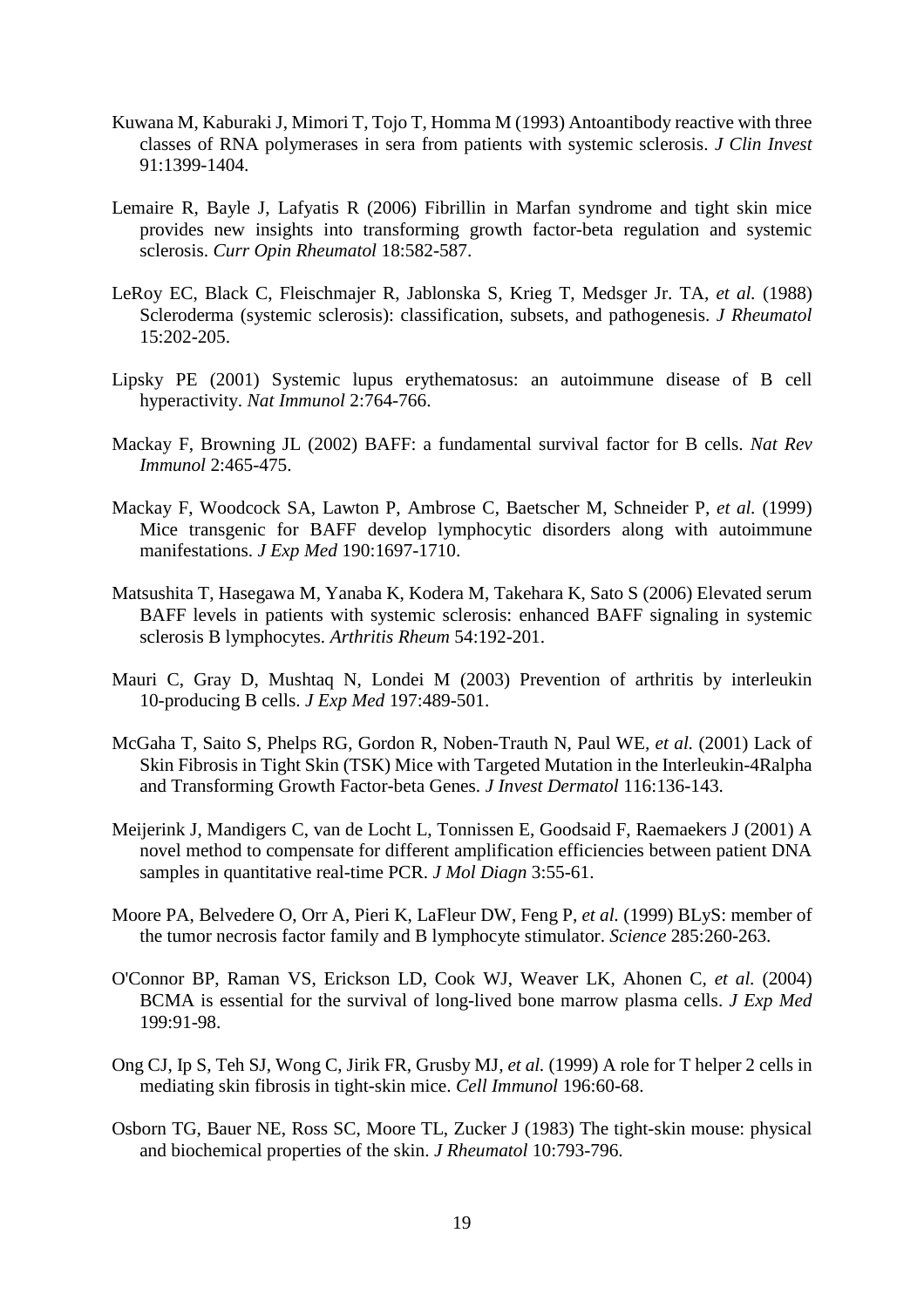- Phelps RG, Daian C, Shibata S, Fleischmajer R, Bona CA (1993) Induction of skin fibrosis and autoantibodies by infusion of immunocompetent cells from tight skin mice into C57BL/6 Pa/Pa mice. *J Autoimmun* 6:701-718.
- Ramanujam M, Wang X, Huang W, Liu Z, Schiffer L, Tao H*, et al.* (2006) Similarities and differences between selective and nonselective BAFF blockade in murine SLE. *J Clin Invest* 116:724-734.
- Saito E, Fujimoto M, Hasegawa M, Komura K, Hamaguchi Y, Kaburagi Y*, et al.* (2002) CD19-dependent B lymphocyte signaling thresholds influence skin fibrosis and autoimmunity in the tight-skin mouse. *J Clin Invest* 109:1453-1462.
- Sato S, Fujimoto M, Hasegawa M, Takehara K (2004) Altered blood B lymphocyte homeostasis in systemic sclerosis. Expanded naive B cells and diminished but activated memory B cells. *Arthritis Rheum* 50:1918-1927.
- Sato S, Miller AS, Inaoki M, Bock CB, Jansen PJ, Tang MLK*, et al.* (1996) CD22 is both a positive and negative regulator of B lymphocyte antigen receptor signal transduction: altered signaling in CD22-deficient mice. *Immunity* 5:551-562.
- Schiemann B, Gommerman JL, Vora K, Cachero TG, Shulga-Morskaya S, Dobles M*, et al.* (2001) An essential role for BAFF in the normal development of B cells through a BCMA-independent pathway. *Science* 293:2111-2114.
- Schneider P, MacKay F, Steiner V, Hofmann K, Bodmer JL, Holler N*, et al.* (1999) BAFF, a novel ligand of the tumor necrosis factor family, stimulates B cell growth. *J Exp Med*  189:1747-1756.
- Schneider P, Takatsuka H, Wilson A, Mackay F, Tardivel A, Lens S*, et al.* (2001) Maturation of marginal zone and follicular B cells requires B cell activating factor of the tumor necrosis factor family and is independent of B cell maturation antigen. *J Exp Med*  194:1691-1697.
- Shen Y, Ichino M, Nakazawa M, Minami M (2005) CpG oligodeoxynucleotides prevent the development of scleroderma-like syndrome in tight-skin mice by stimulating a Th1 immune response. *J Invest Dermatol* 124:1141-1148.
- Siracusa LD, McGrath R, Fisher JK, Jimenez SA (1998) The mouse tight skin (*Tsk*) phenotype is not dependent on the presence of mature T and B lymphocytes. *Mamm Genome*  9:907-909.
- Siracusa LD, McGrath R, Ma Q, Moskow JJ, Manne J, Christner PJ*, et al.* (1996) A tandem duplication within the *fibrillin 1* gene is associated with the mouse *tight skin* mutation. *Genome Res* 6:300.
- Steen VD, Powell DL, Medsger Jr. TA (1988) Clinical correlations and prognosis based on serum autoantibodies in patients with systemic sclerosis. *Arthritis Rheum* 31:196-203.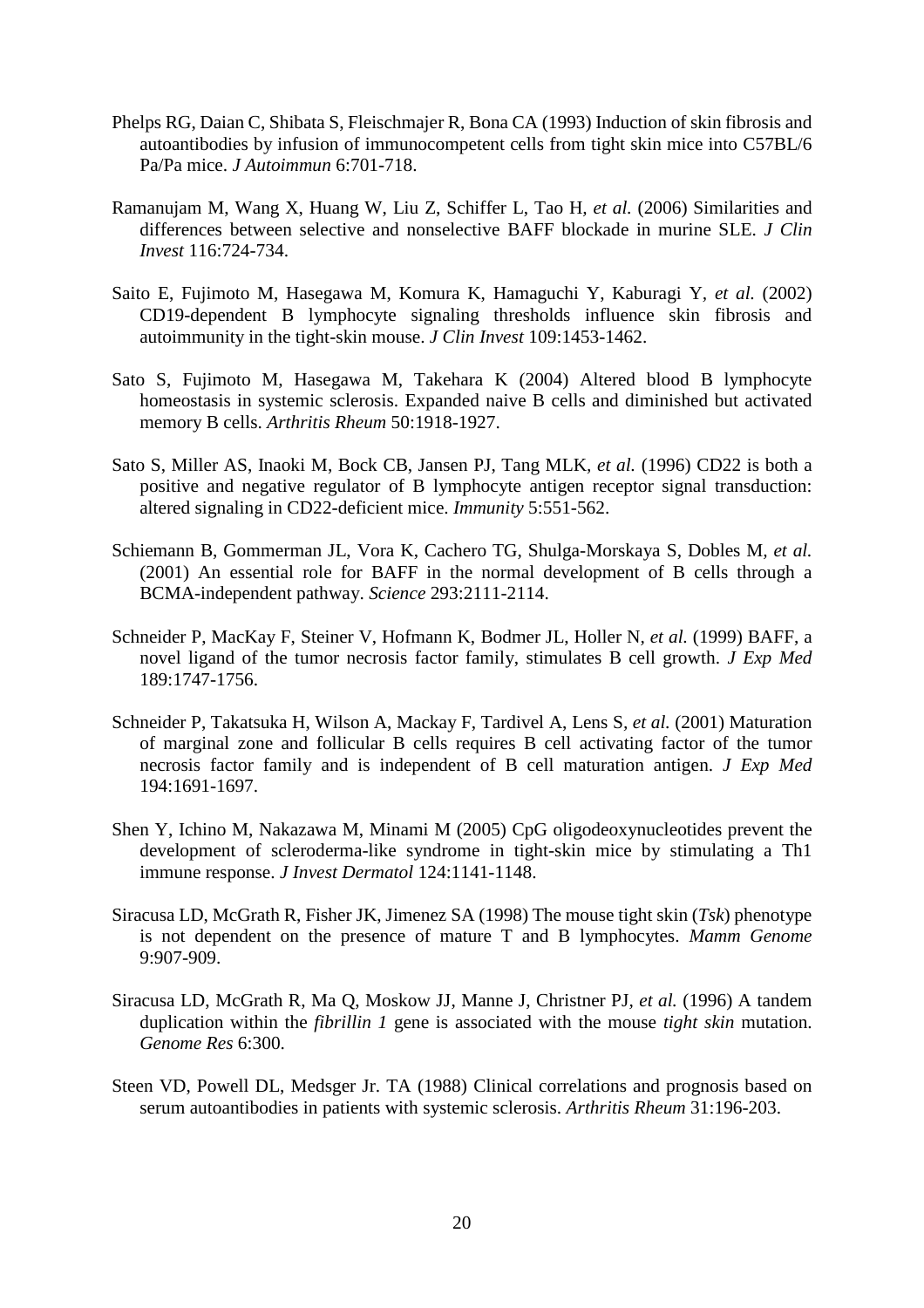- Stohl W, Metyas S, Tan SM, Cheema GS, Oamar B, Xu D*, et al.* (2003) B lymphocyte stimulator overexpression in patients with systemic lupus erythematosus: longitudinal observations. *Arthritis Rheum* 48:3475-3486.
- Tan FK, Arnett FC, Antohi S, Saito S, Mirarchi A, Spiera H*, et al.* (1999) Autoantibodies to the extracellular matrix microfibrillar protein, fibrillin-1, in patients with scleroderma and other connective tissue diseases. *J Immunol* 163:1066-1072.
- Thien M, Phan TG, Gardam S, Amesbury M, Basten A, Mackay F*, et al.* (2004) Excess BAFF rescues self-reactive B cells from peripheral deletion and allows them to enter forbidden follicular and marginal zone niches. *Immunity* 20:785-798.
- Thompson JS, Bixler SA, Qian F, Vora K, Scott ML, Cachero TG*, et al.* (2001) BAFF-R, a newly identified TNF receptor that specifically interacts with BAFF. *Science*  293:2108-2111.
- Tsuji-Yamada J, Nakazawa M, Takahashi K, Iijima K, Hattori S, Okuda K*, et al.* (2001) Effect of IL-12 encoding plasmid administration on tight-skin mouse. *Biochem Biophys Res Commun* 280:707-712.
- Walker MA, Harley RA, DeLustro FA, LeRoy EC (1989) Adoptive transfer of Tsk skin fibrosis to +/+ recipients by Tsk bone marrow and spleen cells. *Proc Soc Exp Biol Med*  192:196-200.
- Wallace DJ, Lisse J, Stohl W, McKay J, Boling E, Merrill JT*, et al.* (2006) Belimumab (BmAb) reduces SLE disease activity and demonstrates durable bioactivity at 76 weeks. *Arthritis Rheum* 54 (Suppl.):S790.
- Wallace VA, Kondo S, Kono T, Xing Z, Timms E, Furlonger C*, et al.* (1994) A role for CD4+ T cells in the pathogenesis of skin fibrosis in tight skin mice. *Eur J Immunol* 24:1463-1466.
- Wang H, Marsters SA, Baker T, Chan B, Lee WP, Fu L*, et al.* (2001) TACI-ligand interactions are required for T cell activation and collagen-induced arthritis in mice. *Nat Immunol*  2:632-637.
- Whitfield ML, Finlay DR, Murray JI, Troyanskaya OG, Chi JT, Pergamenschikov A*, et al.* (2003) Systemic and cell type-specific gene expression patterns in scleroderma skin. *Proc Natl Acad Sci USA* 100:12319-12324.
- Zhang J, Roschke V, Baker KP, Wang Z, Alarcon GS, Fessler BJ*, et al.* (2001) Cutting edge: a role for B lymphocyte stimulator in systemic lupus erythematosus. *J Immunol* 166:6-10.
- Zhou X, Tan FK, Milewicz DM, Guo X, Bona CA, Arnett FC (2005) Autoantibodies to fibrillin-1 activate normal human fibroblasts in culture through the TGF-beta pathway to recapitulate the "scleroderma phenotype". *J Immunol* 175:4555-4560.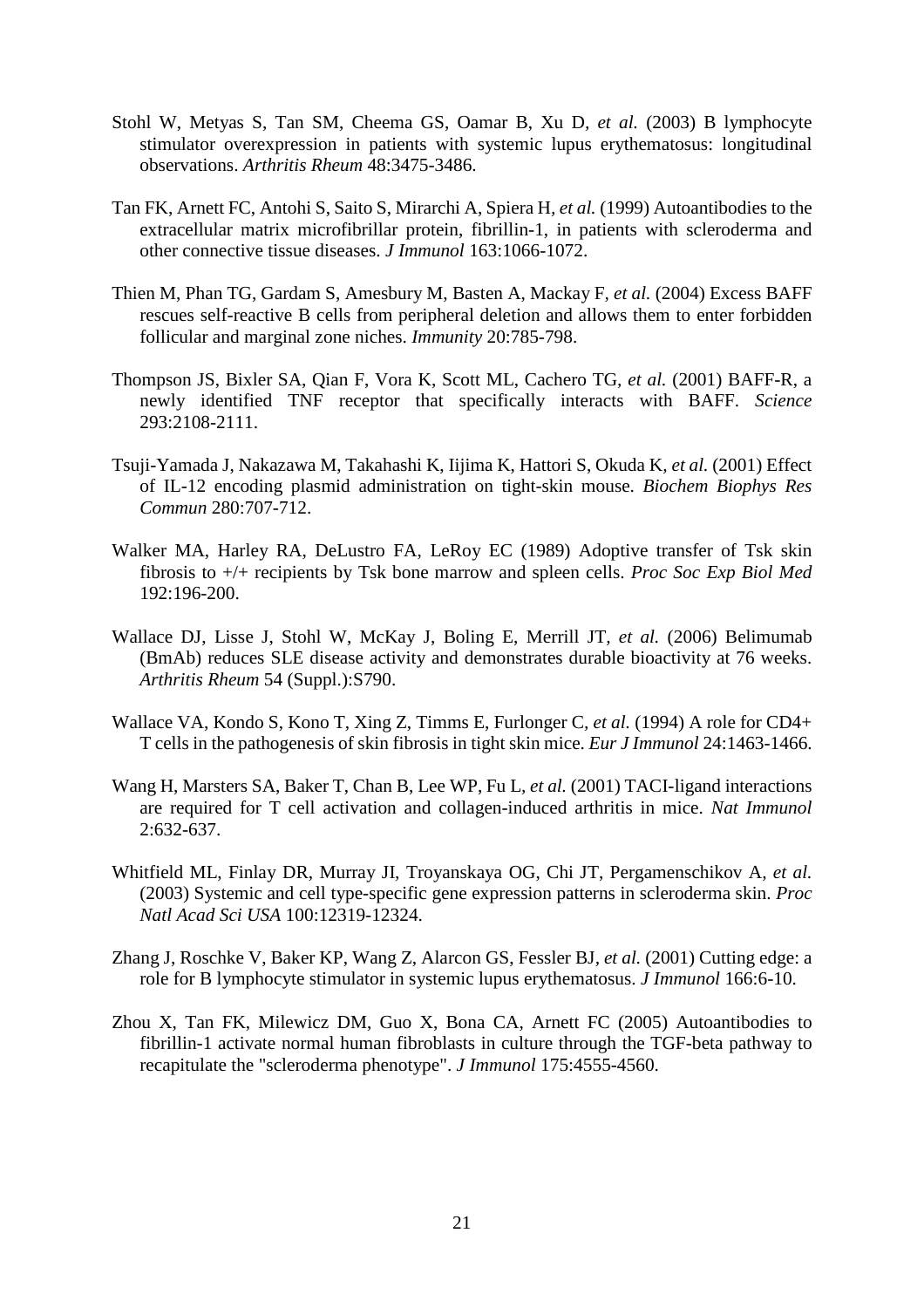## **Conflict of interest**

The authors state no conflict of interest.

## **Acknowledgments**

We thank Ms M. Matsubara and Y. Yamada for technical assistance.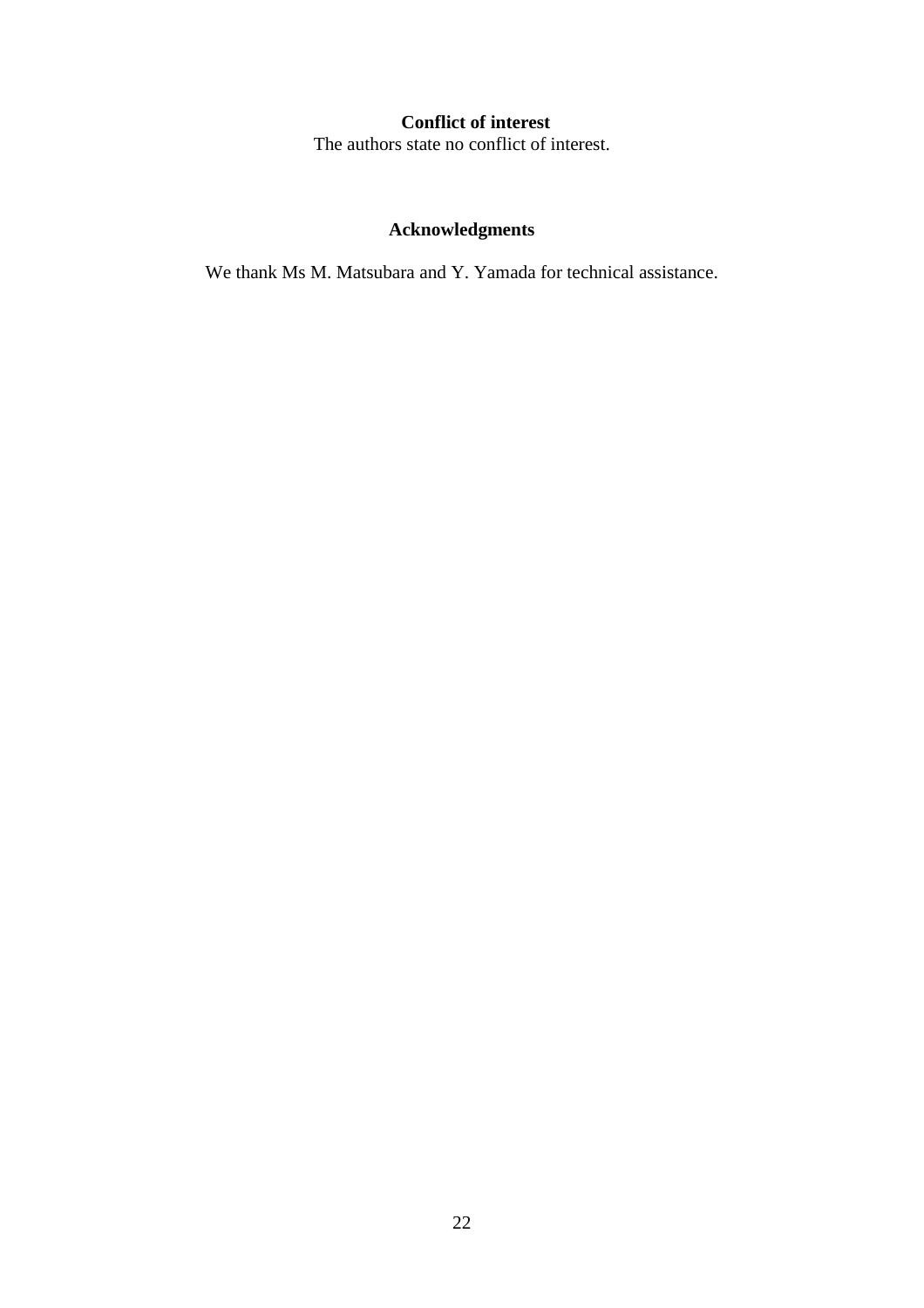## **Figure Legends**

## **Figure 1. BAFF is increased in sera from TSK/+ and NZB/NZW F1 mice.**

**(a)** Serum BAFF levels were determined by ELISA. Horizontal bars represent mean serum BAFF level in each group. \*p<0.01, \*\*p<0.05. vs. wild type. **(b)** Representative expression of BAFF receptor, including BAFF-R, TACI, and BCMA, on B220<sup>+</sup> B cells from 8-week-old TSK/+ and wild type littermates. Three BAFF receptor expressions were assessed by 2-color immunofluorescence with flow cytometric analysis. Shaded regions in the histograms represent TSK/+ B220<sup>+</sup> B cells, boldface lines represent wild type B220+ B cells, and dotted lines represent isotype control staining.

## **Figure 2. Effect of BAFF antagonist on skin fibrosis in TSK/+ mice.**

Skin fibrosis in dorsal skin from 8-week-old TSK/+ and wild type littermates treated with BAFF-R-Ig or Fc control protein (control). **(a)** Skin fibrosis was assessed by quantitatively measuring hypodermal thickness. Representative hematoxylin and eosin stained histological sections ( $\times$ 40). Dermis is indicated by (d), hypodermis beneath the panniculus carnosus (arrow) indicated by (h). These results represent those obtained with at least 5 mice of each group. Skin fibrosis was further assessed by quantitatively measuring hypodermal thickness (**b**) and skin collagen content (**c**). Results from each mouse are represented as single dots. Horizontal bars represent mean hypodermal thickness or collagen content in each group.

## **Figure 3. BAFF antagonist modifies B cell phenotypes in TSK/+ mice.**

B cell phenotypes in 8-week-old TSK/+ and wild type littermates treated with BAFF-R-Ig or Fc control protein (control). Bone marrow and spleen were collected, stained with fluorescently labeled mAbs to a variety of cell surface markers, and analyzed by flow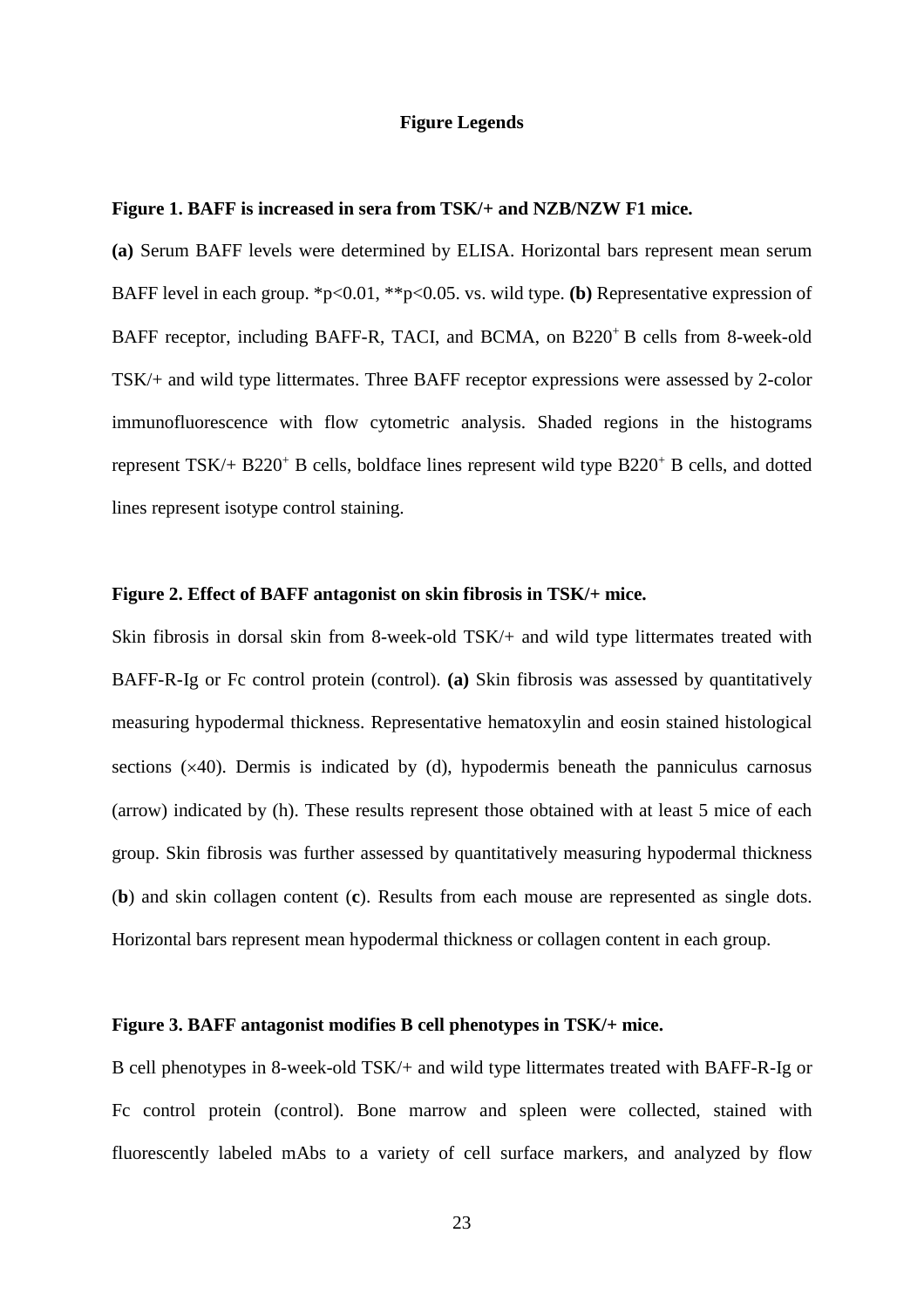cytometry. Representative profiles are shown for bone marrow and B220+ spleen. **(a)** Bone marrow cells were stained with mAbs to IgM and B220, to identify pro/pre  $(IgM'B220^{low})$ , immature (IgM<sup>+</sup>B220<sup>low</sup>), and mature B cells (IgM<sup>+</sup>B220<sup>high</sup>). **(b)** Splenic B cells (B220+–gated) were stained with mAbs to CD21, CD23, and CD24, to identify newly formed (NF; CD21<sup>-</sup>CD23<sup>-</sup>B220<sup>+</sup>), T1 (CD24<sup>high</sup>CD21<sup>-</sup> B220<sup>+</sup>), T2 (CD24<sup>high</sup>CD21<sup>+</sup> B220<sup>+</sup>), follicular (FO; CD21<sup>+</sup> CD23<sup>+</sup> B220<sup>+</sup>), and marginal zone (MZ) B cells (CD21<sup>high</sup>CD23<sup>-</sup> B220<sup>+</sup>).

## **Figure 4. BAFF antagonist inhibits autoantibody generation and hyper-**γ**-globulinemia in TSK/+ mice.**

**(a)** Anti-topoisomerase I (topo I) Ab and **(b)** antibody levels in sera from 8-week-old TSK/+ and wild type littermates treated with BAFF-R-Ig or Fc control protein (control). Relative serum autoantibody and antibody levels were determined by Ig subclass-specific ELISA. Horizontal bars represent mean autoantibody and antibody levels for each group.

## **Figure 5. BAFF antagonist down-regulates augmented type 2 cytokines in TSK/+ skin.**

Messenger RNA expression of cytokines in dorsal skin from 8-week-old TSK/+ and wild type littermates treated with BAFF-R-Ig or Fc control protein (control). The mRNA levels of TGF-β1, IL-4, IL-6, IL-10, and IFN-γ were analyzed by real-time RT-PCR, and normalized with the internal control GAPDH. Each sample was done in triplicate. Data indicate the mean  $\pm$ SEM. These results represent those obtained with at least 5 mice of each group.

## **Figure 6. BAFF accelerates IL-6 production by TSK/+ B cells.**

Splenic B cells were purified by positive selection with anti-B220 Ab coated magnetic beads and were stimulated for 72hr with either medium alone or recombinant mouse BAFF and/or Staphylococcus aureus Cowan strain (SAC) and/or BAFF-R-Ig. Culture supernatants were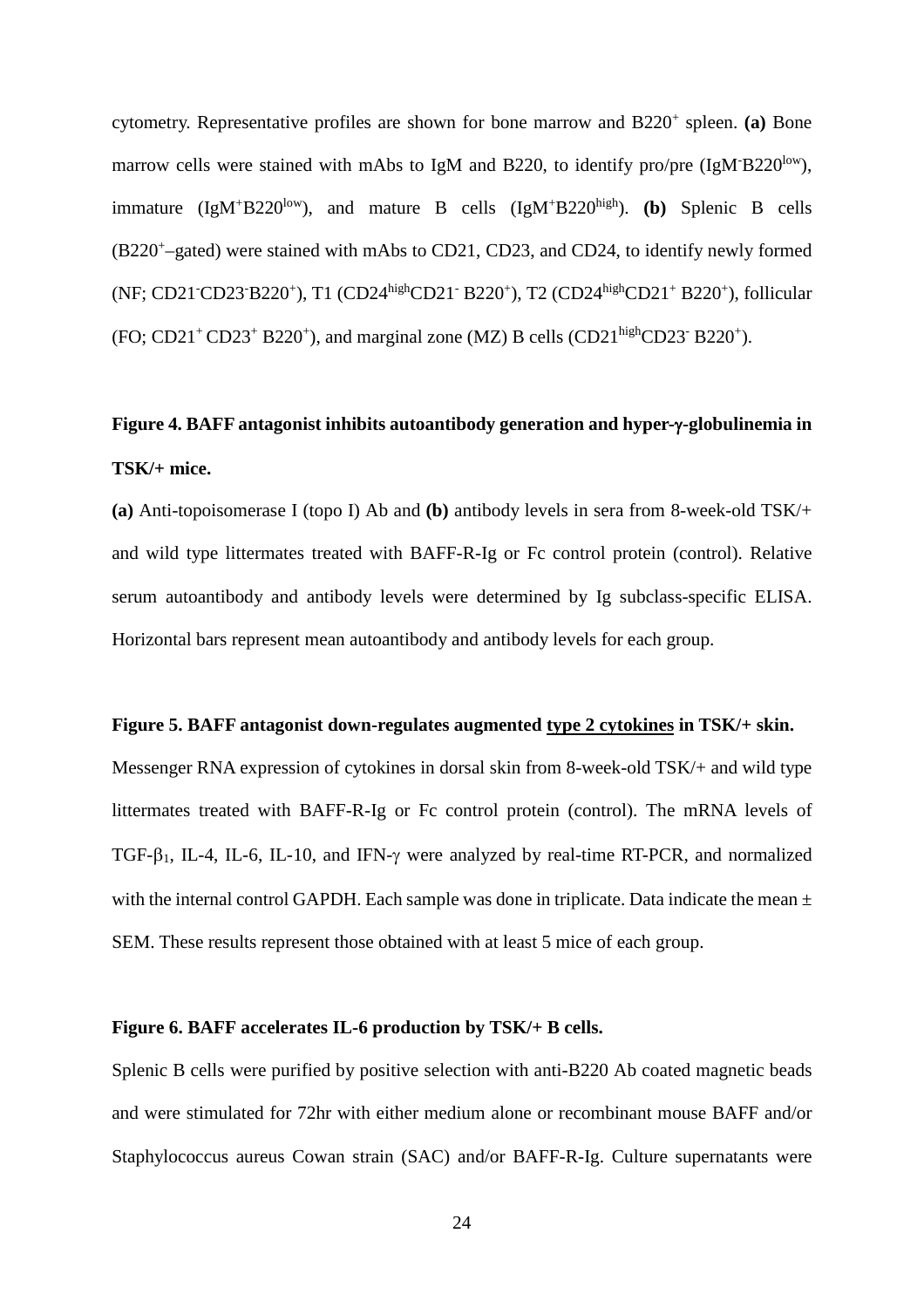analyzed by ELISA to determine the amount of IL-6 and IL-10.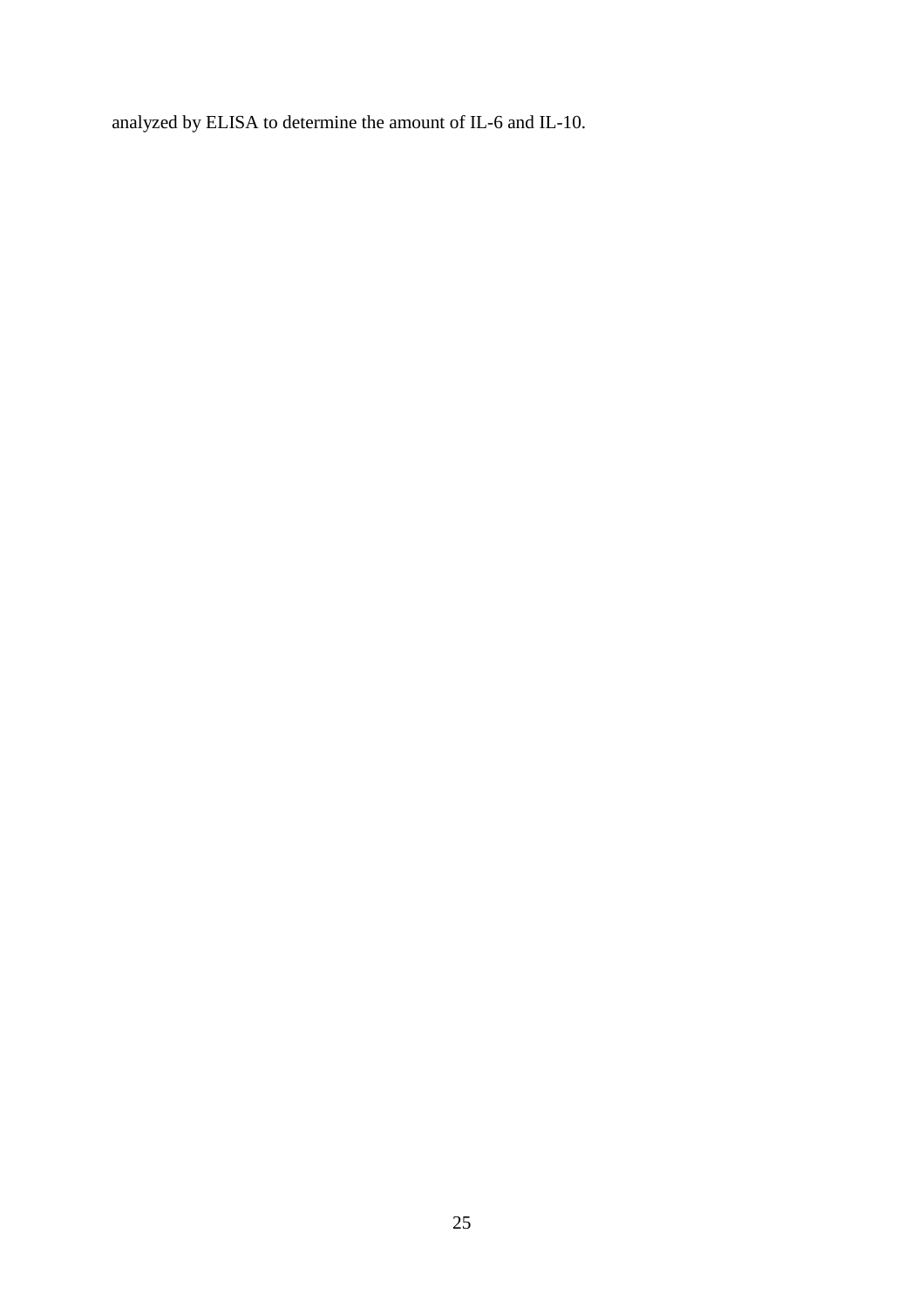**Table 1.** B cell subsets in spleen

|                |                                                         | Wild type      | Wild type         | $TSK/+$        | $TSK/+$           |
|----------------|---------------------------------------------------------|----------------|-------------------|----------------|-------------------|
|                |                                                         | $+$ Control    | $+$ BAFF-R-Ig     | $+$ Control    | $+$ BAFF-R-Ig     |
| $B220^+$       | $B220^+$                                                | $40.1 \pm 2.3$ | $30.5 \pm 7.2$ ** | $41.4 \pm 4.2$ | $31.5 \pm 6.5$ †† |
| T <sub>1</sub> | $CD24^{\text{high}}CD21$ <sup>-</sup> B220 <sup>+</sup> | $15.5 \pm 3.3$ | $55.5 \pm 7.2^*$  | $14.0 \pm 2.2$ | $54.5 \pm 6.1$ †  |
| T2             | $CD24^{\text{high}}CD21^+ B220^+$                       | $6.3 \pm 1.3$  | $0.4 \pm 0.1*$    | $6.5 \pm 1.1$  | $0.5 \pm 0.2$ †   |
| Marginal zone  | $CD21^{\text{high}}CD23^{\text{-}}B220^{\text{+}}$      | $5.7 \pm 1.0$  | $1.9 \pm 0.7*$    | $5.8 \pm 0.9$  | $2.2 \pm 0.6$ †   |
| Follicular     | $CD21^+CD23^+ B220^+$                                   | $70.9 \pm 3.6$ | $28.6 \pm 5.5^*$  | $72.0 \pm 2.4$ | $30.4 \pm 5.7$ †  |

Values are mean percent  $\pm$  SD (n=5). \*p<0.01, \*\*p<0.05 vs. wild type littermates treated with control protein,  $\uparrow$ p<0.01,  $\uparrow$  $\uparrow$ p<0.05 vs. TSK/+ littermates treated with control protein.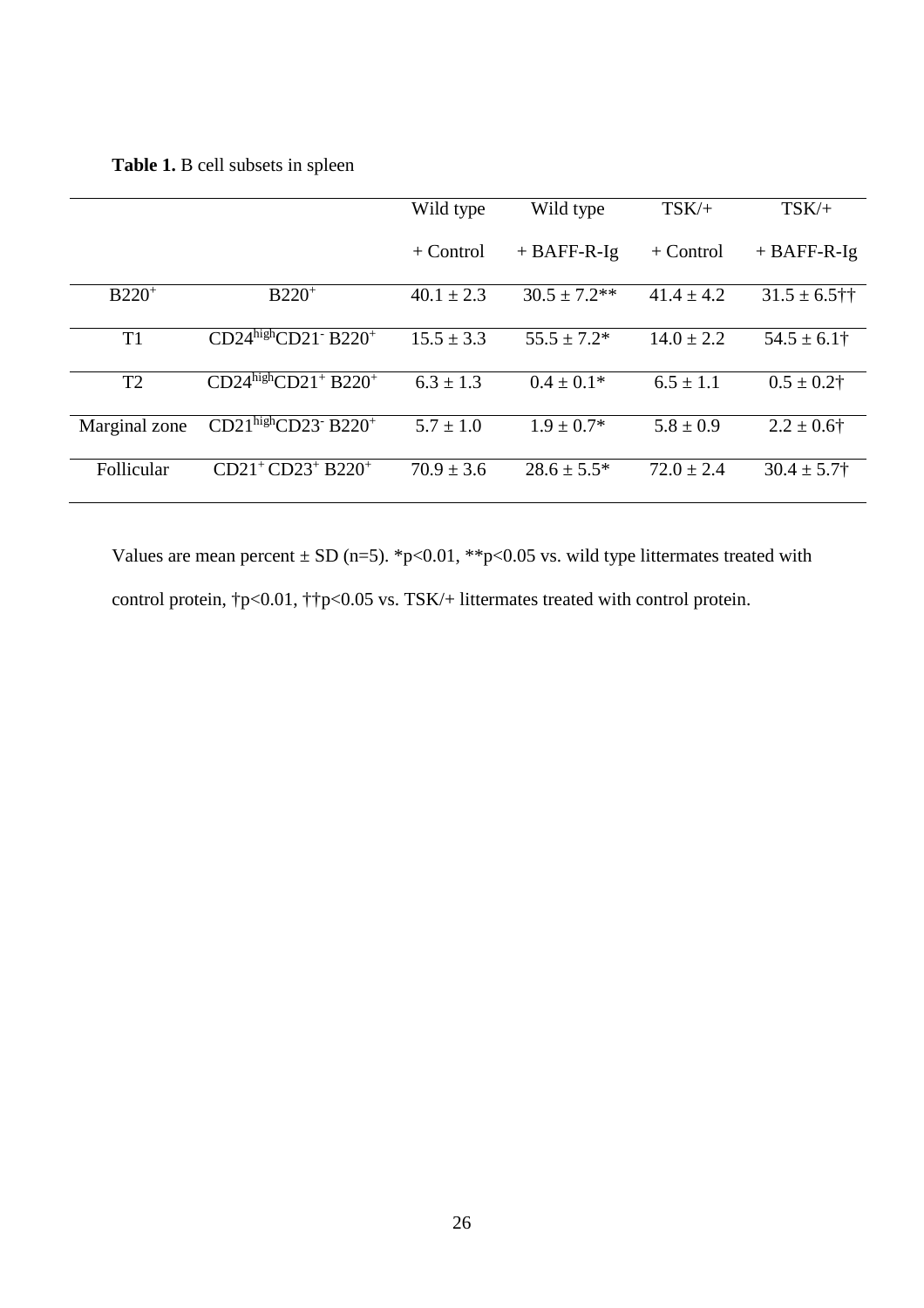

Figure 1<br>Matsushita T, et al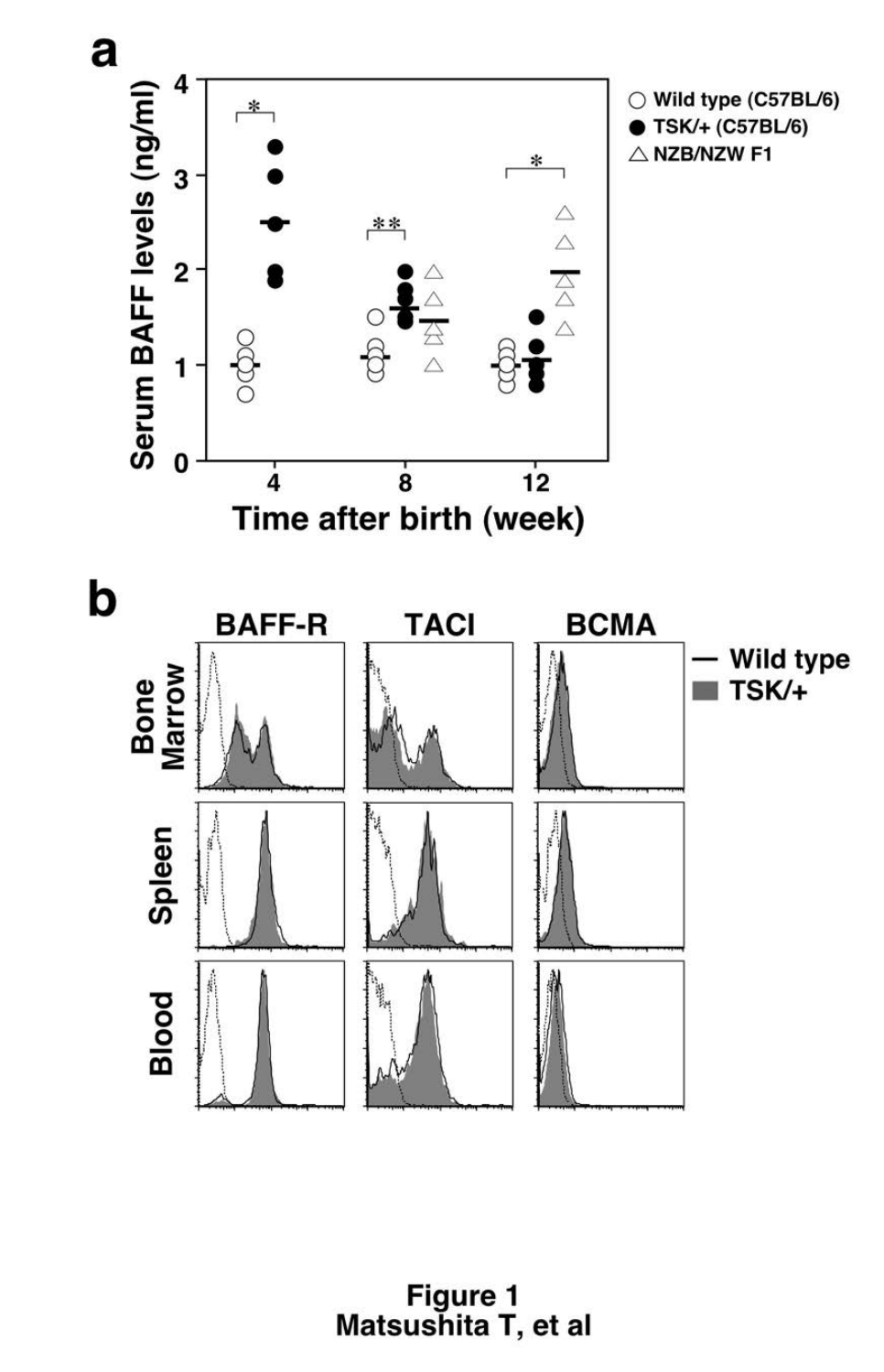

Figure 2<br>Matsushita T, et al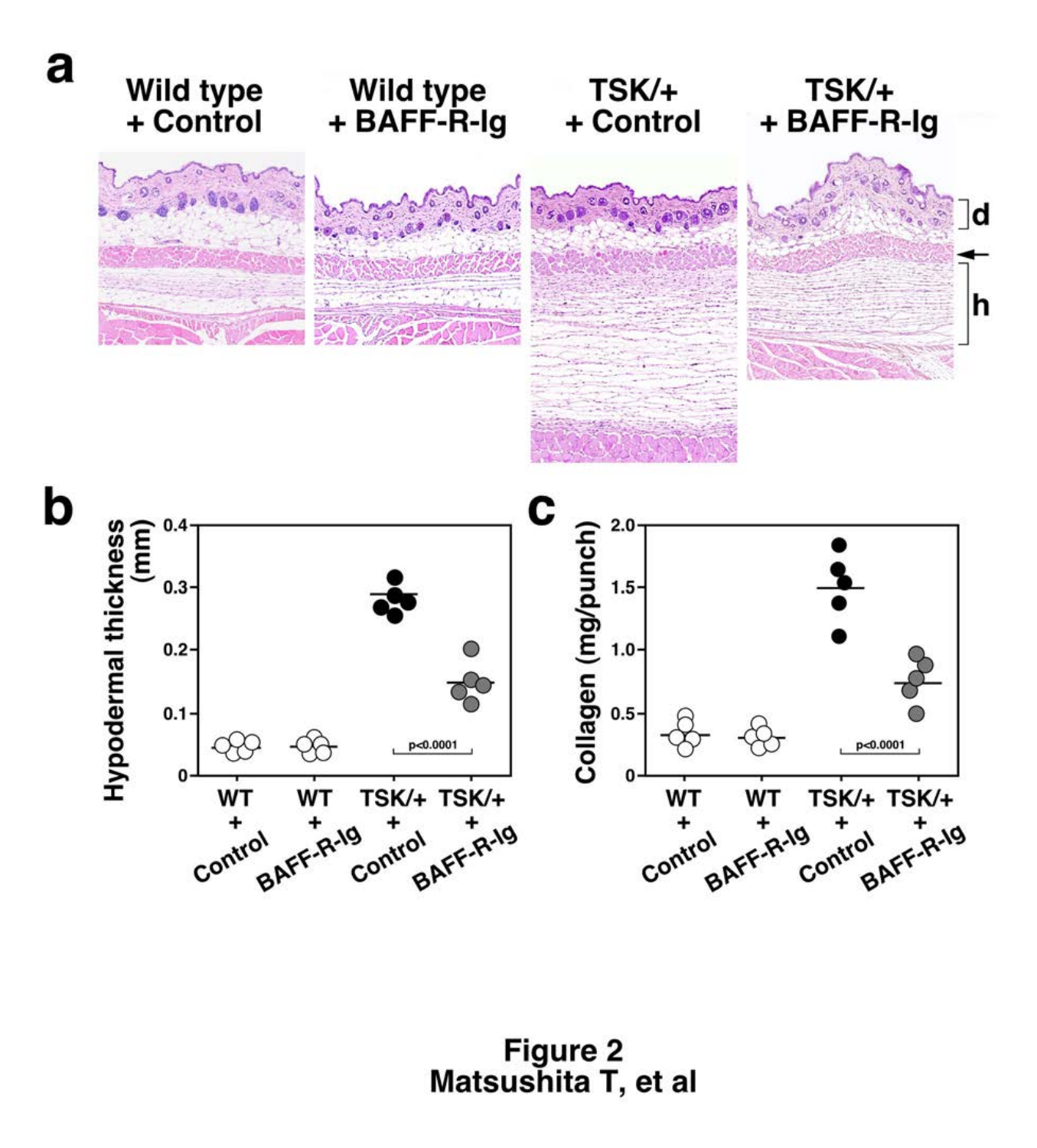

Figure 3<br>Matsushita T, et al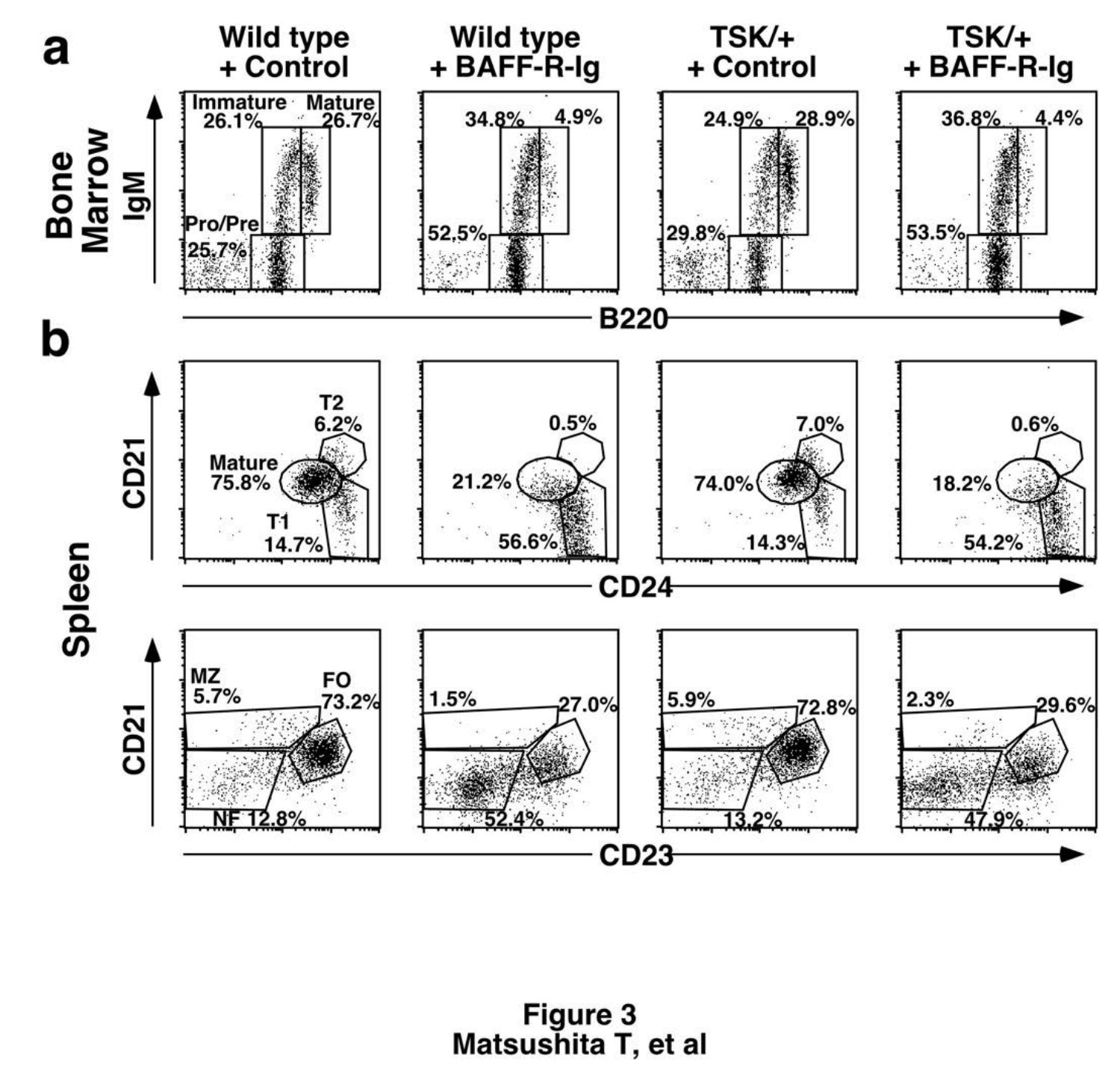

Figure 4<br>Matsushita T, et al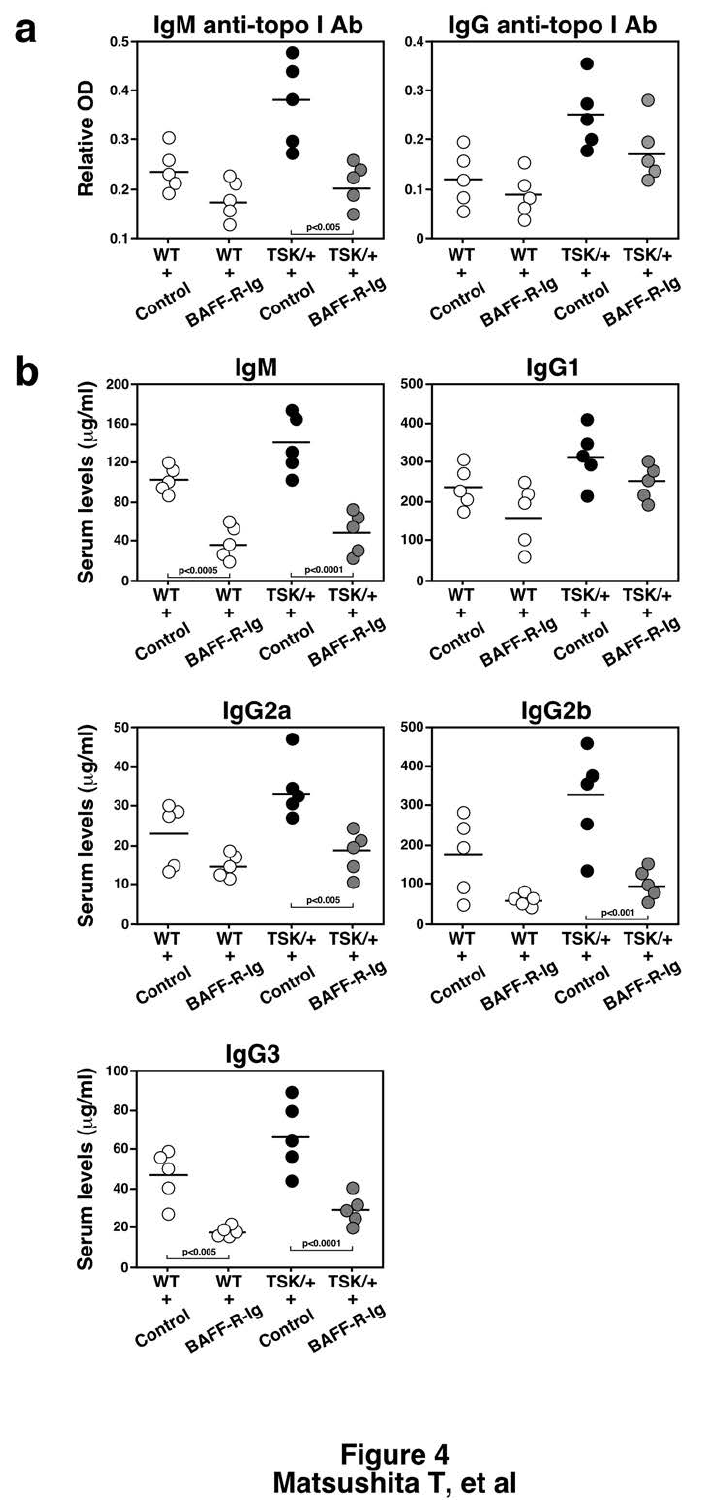

Figure 5 Matsushita T, et al